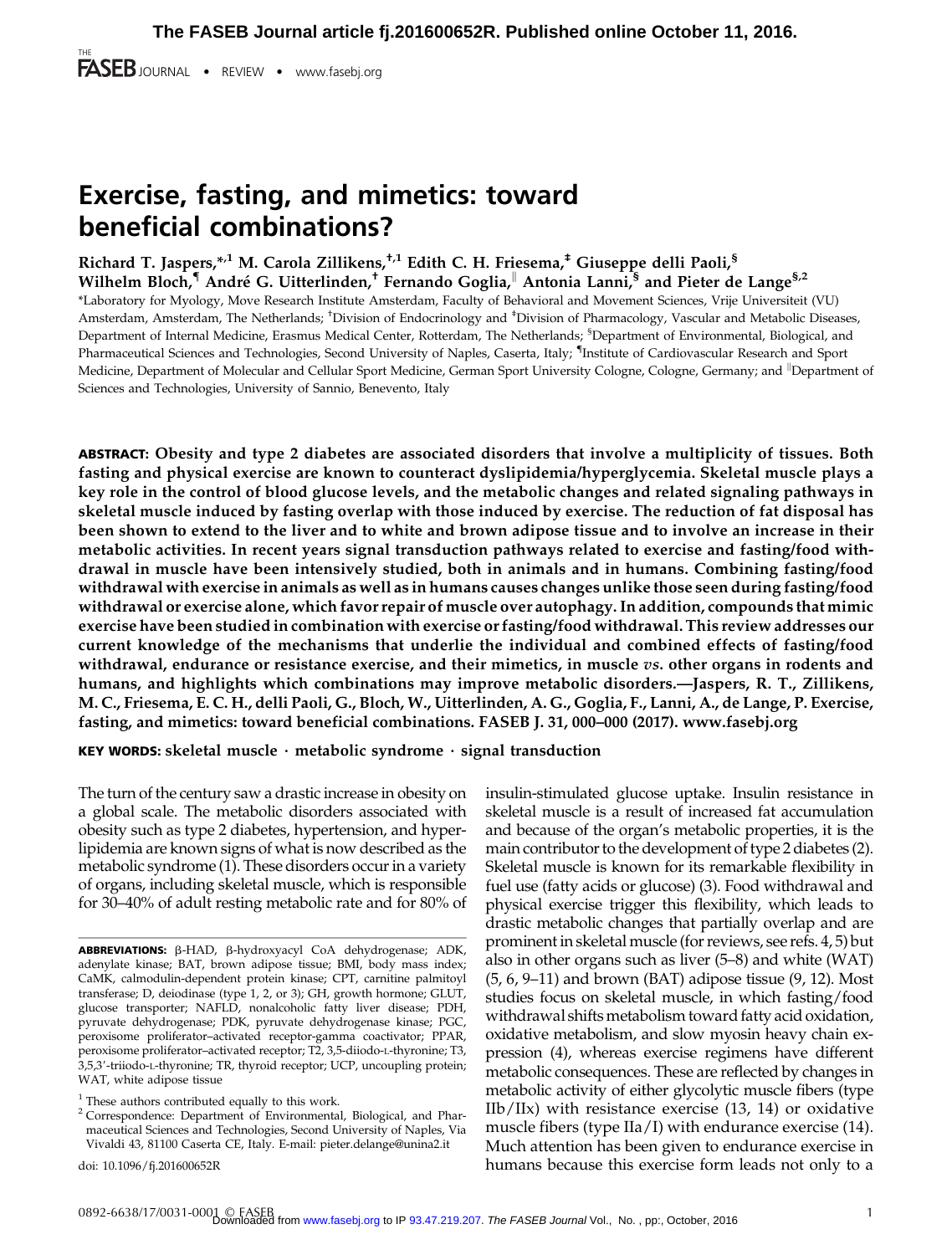higher muscular oxidative capacity enhancing insulin sensitivity (15), but also to increased hepatic fatty acid oxidation, thus counteracting hepatic steatosis and increasing glucose tolerance (for a recent review, see ref. 8). Combining fasting with endurance exercise may bear fruit, given that studies have now emerged on the combined effect of fasting/food withdrawal and exercise in rodents (16) and humans (17, 18), showing that overlapping signaling pathways are enhanced and that new pathways emerge, not seen during fasting/food withdrawal and exercise separately. This has not yet been tested with resistance exercise, but it may be taken into consideration, because this exercise form, analogous to endurance exercise in rodents (7, 19) and humans (8), has been shown to ameliorate nonalcoholic fatty liver disease (NAFLD) in humans (6).

The effect of exercise can, at least in part, be achieved by so-called exercise mimetics, which can either be of endogenous or nonendogenous origin (for reviews, see refs. 20, 21). The sole and combined effects of fasting/food withdrawal and exercise with several of these mimetics have been studied in mice with regard to the improvement of muscle performance (22–24) and in rats for the amelioration of NAFLD (7, 19). Thyroid hormones can be considered, at least in part, to be endogenous exercisemimetics (25–27), and so can a recently discovered myokine, termed irisin (28). Knowledge in the field is rapidly progressing, and it seems increasingly clear that beneficial metabolic changes can be induced by combining stimuli through pathways that partially overlap and partially complement each other. Either applied to enhance endurance performance or to counteract obesity or type 2 diabetes mellitus, the combination of fasting/food withdrawal with exercise may prove to be favorable, bearing in mind that data from rodents have revealed that not every established or potential exercise mimetic is free of unwanted side effects, such as cancer progression (29) or cardiac disturbances (30, 31). This review deals with the current state of the art of the field, focusing on the separate as well as combined effects of fasting/food withdrawal and endurance as well as resistance exercise on mainly, but not solely, skeletal muscle, with emphasis on fatty acid metabolism and carbohydrate catabolism, autophagy, protein synthesis and breakdown, and mitochondrial biosynthesis.

#### EFFECTS OF FOOD WITHDRAWAL AND ENDURANCE EXERCISE SEPARATELY: COMPARISON OF METABOLIC SIGNALING MECHANISMS IN RODENTS AND HUMANS

The metabolic effects of food withdrawal and endurance exercise have both been studied extensively, and the following sections show that both conditions cause overlapping effects, which are generally conserved from rodents to humans.

# Food withdrawal: animal models

Food withdrawal is a strong trigger of the switch toward oxidative metabolism in skeletal muscle (4). This effect

occurs through rapid cellular signaling, activating a shift toward fatty acid oxidation via the peroxisome proliferator–activated receptor (PPAR)- $\delta$  (5). Upon immediate energy deprivation through nocturnal food withdrawal in the rat, within 6 h, PPAR $\delta$  mRNA levels have been shown to increase in the gastrocnemius muscle in a transient fashion (32). Simultaneously, carbohydrate oxidation is suppressed during food withdrawal in rodents, by a transient up-regulation of the Forkhead transcription factor FOXO1, inducing an up-regulation of its target gene pyruvate dehydrogenase kinase (PDK)-4 (33). PDK4 phosphorylates the E1 component of the pyruvate dehydrogenase (PDH) complex, thereby down-regulating carbohydrate oxidation (34). The response to food withdrawal in the rat coincides with transient activation in gastrocnemius muscle of AMPK (32), originally proposed to be an "energy sensor" (35). In recent years, many other studies have reported that food withdrawal is accompanied by anincrease in phosphorylation of AMPK in rodent skeletal muscle (16, 32, 36–38), although this effect has not always been confirmed (39, 40). It now becomes increasingly clear that AMPK plays an important role in preserving glycemia and intramuscular glucose during food withdrawal. Dasgupta and coworkers (37) reported that ablation of the  $\beta$ 2 subunit of AMPK in mice, which prevents phosphorylation of the AMPKa subunit at  $\text{Thr}^{172}$ , drastically reduces the animals' glycemia upon food withdrawal compared with that of their wild-type littermates. In addition, it has been shown recently that skeletal muscle AMPK knockout mice during food withdrawal showed a block in muscle autophagy, leading to reduced proteolysis and circulating levels of alanine, an essential amino acid for gluconeogenesis, resulting in reduced muscle function and mitochondrial activity (38). The AMPK pathway intertwines with the metabolic pathways induced by the sirtuin SIRT1, which deacetylates and activates a key protein involved in the switch toward lipid catabolism—peroxisome proliferator activated receptor  $\gamma$  coactivator-(PGC)-1 $\alpha$ —in response to both food withdrawal and exercise (41), which has been shown by the authors to depend on AMPK activity, because  $AMPK\gamma3 KO$  mice did not display induced SIRT1dependent deacetylation of  $PGC-1\alpha$  in both conditions (41). Recent work has addressed the question of whether SIRT1 could be considered the sole trigger for the adaptations to intermittent food withdrawal (42). Activation of SIRT1 alone is only partially similar to the adaptations to intermittent food withdrawal by everyother-day feeding (a form of caloric restriction) (42). In mouse skeletal muscle, intermittent food withdrawal or SIRT1 overexpression did not significantly change gene expression, and mice subjected to intermittent food withdrawal showed similar decreases in weight gain, epididymal white adipose weight, and hepatic lipid accumulation, as compared with the SIRT1-overexpressing mice. However, whereas regular feeding resulted in reduced lipid droplet size in BAT in the SIRT1-overexpressing mice compared with their wild-type littermates, surprisingly, intermittent food withdrawal resulted in marked increases in BAT lipid droplet size, both in wild-type and SIRT1 transgenic mice (42).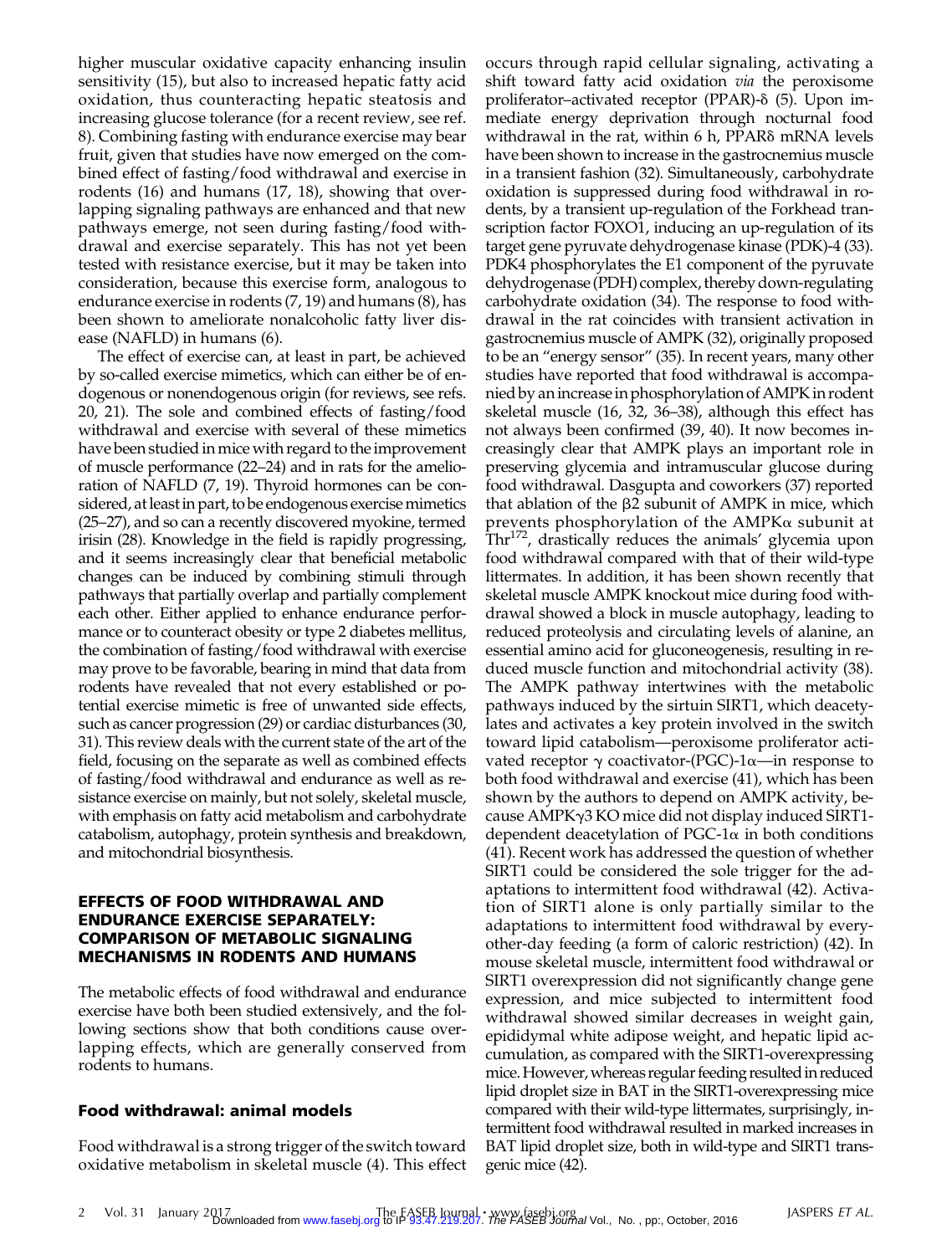A known food withdrawal–associated marker is uncoupling protein (UCP)-3 (32), a mitochondrial inner membrane protein, the function of which has long been debated (for review, see ref. 43). The predominantly skeletal muscle–expressed UCP3 has originally been compared to its BAT-expressed homolog UCP1, the latter exhibiting a thermogenic action through mitochondrial uncoupling, but data presented more recently in the literature show a role for UCP3 in lipid handling in muscle (43). Indeed, mice deprived of UCP3 show reduced mitochondrial fatty acid oxidation in muscle, closely associating UCP3 with increased lipid metabolism (44), which is a feature of food withdrawal (4). Indeed, time course studies have shown that gastrocnemius muscle mitochondrial levels of UCP3 during food withdrawal correlate well with increased expression of PPAR $\delta$  and related genes involved in lipid metabolism, and increased serum fatty acid levels (32).

#### Fasting: humans

Food withdrawal-induced phosphorylation of muscle AMPK in rodents has not been confirmed in fasting humans. One recent time-course study failed to detect AMPK phosphorylation during fasting in human skeletal muscle, whereas the metabolic switch toward the use of fatty acids as fuel was evident, and the authors found decreased Akt/ protein kinase B (PKB)-mTor signaling (45), which is associated with AMPK activation during food withdrawal in rodents (16). Analogous to observations in rodents (32, 33), expression of UCP3 (17) and PDK4 (46) is increased in muscle of fasting human subjects. Increased UCP3 levels during fasting in humans correlates with increased serum free fatty acid levels (17), confirming data from the fooddeprived rat (32).

With regard to the cardiovascular system, caloric restriction by itself, being a form of fasting generally applied under therapeutic conditions in humans, is beneficial because it reduces aging-related fibrosis and cardiomyocyte apoptosis and preserves or improves left ventricular diastolic function (47).

#### Endurance exercise: animal models

In rodents, acute exercise has been shown to induce AMPK phosphorylation (48, 49). PGC-1 $\alpha$  is both a nuclear and mitochondrial coactivator, and exercise increases the accumulation of  $PGC-1\alpha$  in skeletal muscle subsarcolemmal mitochondria in an AMPK-dependent manner (50). It is becoming ever more clear that the mitochondrial network plays a crucial role in the response to exercise and that this response is triggered by  $PGC-1\alpha$ , involving increased mitochondrial synthesis, dynamics (fusion and fission), and clearance (mitophagy) (for a recent review, see ref. 51).

In addition to AMPK's playing a key role in mitochondrial biosynthesis and fat oxidation, calcium is likely also to be involved in this regulation. In ex vivo rat muscle,  $PGC-1\alpha$  was activated by calcium *via* calcium–calmodulindependent protein kinase (CaMK) activation of p38 mitogen activated protein kinase (MAPK) (52). However,

whether calcium–CaMK signaling is involved in endurance-related signaling in rodents is a subject of controversy. Expression of a constitutively active form of calcium-CaMK-IV in mouse skeletal muscle showed enhanced mitochondrial biosynthesis and elevated expression of enzymes involved in fatty acid oxidation (53). However, CaMK-IV is not endogenously expressed in skeletal muscle (54), and overexpression in rat soleus and gastrocnemius muscle did not result in elevated expression of mitochondrial enzymes (55).

A key mitochondrial fuel-switching response to exercise governed by mitochondria is the inhibition of PDH (and thus of carbohydrate oxidation) (34), which has recently been shown to depend on the activity of the AMPK  $\alpha$ 2 subunit (56). Whereas AMPK prevents hypoglycemia by intramuscular glycogen breakdown in food-deprived muscle (37, 38), AMPK has been proposed to be essential for glucose uptake in the contracting muscle (57). However, different AMPK subunit knockout models show contrasting results. For instance, knocking out both  $\beta1$  and  $\beta$ 2 subunits (57) results in marked exercise intolerance but the effect is not related to decreased glucose transporter (GLUT)-4 membrane translocation, but rather to decreased mitochondrial activity associated with decreased activity of the  $\alpha$ 1 and 2 subunits. It has become increasingly clear that the molecular adaptations to food withdrawal, exercise, or both vary over time (acute vs. longer term responses), as well as with the intensity of exercise (4, 11). Very recently, it has been shown that ablation of the AMPK  $\alpha$ 1 and 2 subunits markedly enhances the acute activation of  $PGC-1\alpha$  in response to exercise, but not the longer-term metabolic adaptations in mouse skeletal muscle (58), and that the running speed of mice during endurance runs is critical for AMPK activation and expression of SIRT1 and AMPK/SIRT1 target genes related to mitochondrial activity (59, 60). Overexpression of SIRT1 does not mimic the exercise phenotype in skeletal muscle: SIRT1 overexpression has been shown not to significantly change gene expression, but exercise causes drastic increases in the expression of the genes involved in mitochondrial oxidative phosphorylation and respiration (42). In addition, UCP3 has been proposed to mimic the phenotype of endurance exercise: both UCP3 transgenes and exercise (increasing UCP3 protein levels) increase complete fatty acid oxidation and energy expenditure, and the combined events have synergistic effects on these parameters in mice, with a further increase in UCP3 expression (61). Mitochondrial oxidative phosphorylation during aerobic exercise in rats has been shown to be tightly coupled to ATP synthesis in muscle (62) despite the increased levels of UCP3 that are observed under this condition (17, 61). UCP3 has been shown to decrease muscle wasting. Stimulation of UCP3 expression in rats with cachexia has been proposed to reduce lipotoxicity (63); however, despite increased UCP3 expression in cancer-related muscle wasting, mitochondrial respiration is reduced (64). In mice, UCP3 overexpression ameliorates insulin sensitivity (65), whereas its ablation has been shown to worsen it (44, 66, 67), when the animals received a high-fat diet (44); however, this finding is controversial (68, 69).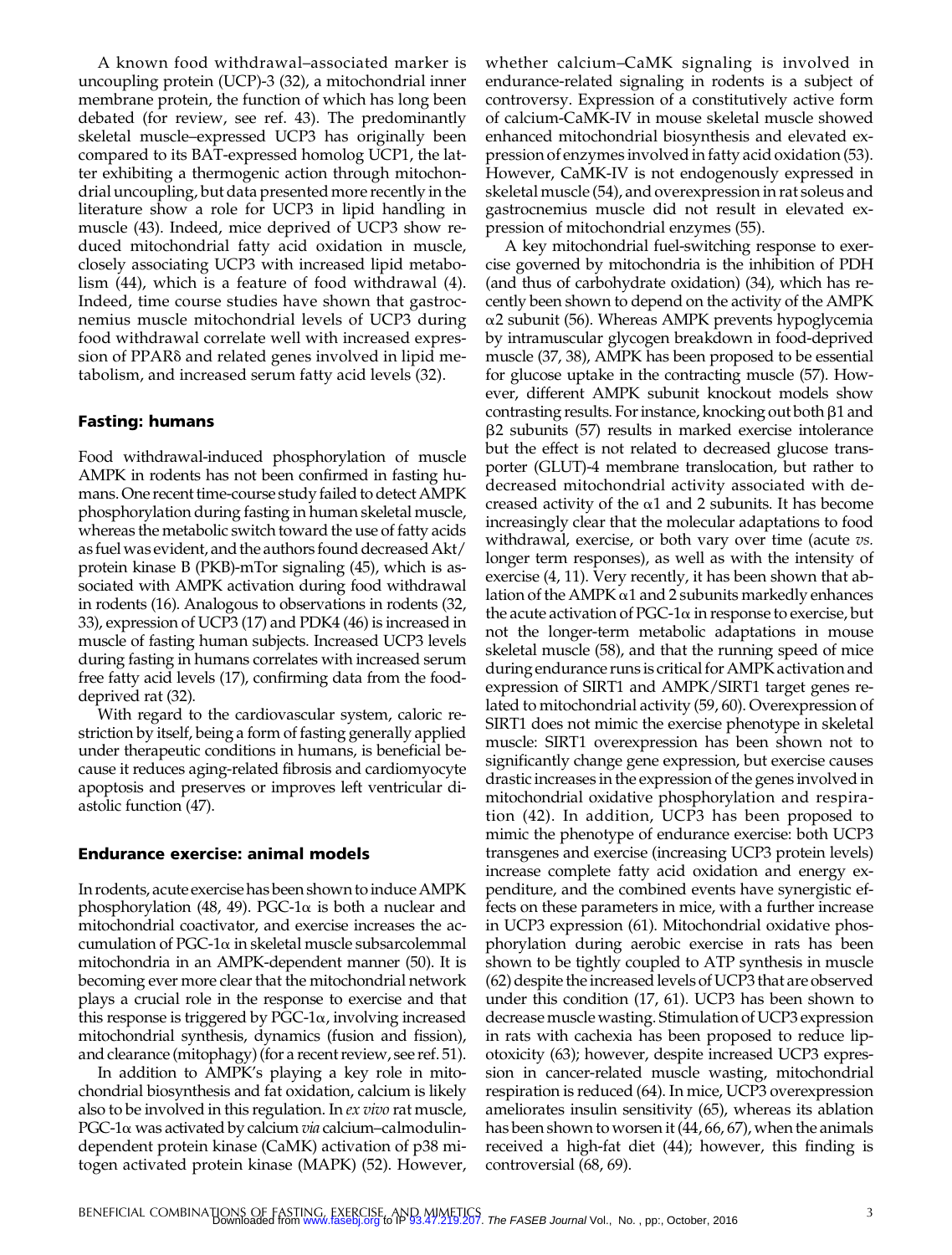Target tissues of exercise also include BAT and WAT. BAT is a metabolically active organ, significantly contributing to the organism's energy expenditure, which is conserved between species (12). The gene expression profiles of BAT in SIRT1-overexpressing mice and exercised mice have been shown to be largely similar (42). It has furthermore been shown that exercise in rats increases BAT thermogenesis (9). Moreover, exercise induces a strong adrenergic induction of the conversion of WAT to a "beige" (BAT-like) phenotype, a process referred to as "browning," which is more prominent than the thermogenic effect on BAT (9). Increasing the recruitment of beige adipocytes through browning of WAT by exercise may prove to be a potent means of counteracting obesity. One factor associating exercise and the browning phenomenon in mice is the polypeptide hormone irisin (70) (see "Fasting/food withdrawal, endurance exercise and interventions with nonendogenous mimetics").

#### Endurance exercise: humans

Consistent with studies in rodents, endurance training in humans stimulates phosphorylation of AMPK in skeletal muscle (71), which is associated with enhanced expression of genes involved in fat oxidation and mitochondrial biosynthesis (72, 73). The rapid induction of AMPK-induced muscle PPAR<sub>0</sub>-mediated signaling toward oxidative metabolism is a feature that is shared between the effects of food withdrawal in the rat and those of endurance exercise in humans, in that an increase in PPAR<sub>0</sub> mRNA is observed in humans within 3 h after a single bout of cycling [180 min at 60% VCO<sub>2</sub> peak (72) or 75 min at high intensity (73)]. As in rodents, endurance exercise stimulates expression and activation of CaMK-II in humans (74); however, a role for CaMK-II in the regulation of mitochondrial biosynthesis and fatty acid metabolism in human skeletal muscle, as shown in rodents (52), remains to be established.

Increased muscle AMPK activity after exercise in human muscle is associated with increased expression of  $PGC-1\alpha$  and the proteolytic factors atrogin1-MAFbx and MuRF1 (75). In addition, the E3-ligase-induced atrophic reduction in muscle fiber diameter shortens the distance for oxygen diffusion favoring oxidative metabolism (for a review, see ref. 15). In humans, as in rodents, regardless of the exercise regimen used, there is a consistent initial increase in sarcolemmal levels of GLUT4-mediated by AMPK (76). During prolonged endurance exercise, sarcolemmal GLUT4 levels gradually decrease, which is consistent with the muscles' fuel-switching toward fatty acids (77). Moreover, the inhibition of carbohydrate oxidation through PDK4 induction/PDH inactivation observed during food withdrawal in rats (33) and humans (46) has recently been shown to occur during exercise in humans, as well (78).

Endurance exercise has been reported in various studies to be beneficial in metabolic diseases. Both UCP3 and PPARd expression in skeletal muscle of diabetic subjects has been shown to increase during exercise, associated with improvement of insulin sensitivity (79). In

overweight and obese humans, a 12-wk exercise training program ameliorated the acute response of muscle PPARd and AMPK expression to a short bout of exercise, measured before and after training, with an amelioration of serum lipid and lipoprotein profiles induced by the training program (80).

Given that endurance exercise leads not only to a higher muscular oxidative capacity (15, 73) and enhanced insulin sensitivity (79), but also to increased hepatic fatty acid oxidation thus counteracting hepatic steatosis and increasing glucose tolerance (8), it is perhaps not surprising that this exercise form has been given much attention in the treatment of NAFLD, although the most beneficial endurance training regimen to counteract NAFLD and obesity is yet to be determined, and may differ among individuals (for reviews, see refs. 8, 81).

Although endurance exercise initially causes a relatively high strain on the cardiorespiratory system (6), regular aerobic exercise training reduces blood pressure through reducing heart rate accompanied by improvement of the sensitivity of aortic baroreceptors and a decrease in peripheral arterial resistance caused by vasodilatation (82). Reductions in blood pressure have furthermore been shown to alleviate insulin resistance, which is of importance in light of the known elevated risk of high blood pressure in obesity/type 2 diabetes (83).

The exercise-induced browning phenomenon of WAT, as seen in rodents (9), has to date not been confirmed in humans. A recent study has revealed that the activity of BAT decreases in endurance-trained athletes compared with lean sedentary men, without recruitment of beige adipocytes (84).

#### COMBINING FASTING/FOOD WITHDRAWAL WITH ENDURANCE EXERCISE MAY BE BENEFICIAL

Based on the observations that fasting/food withdrawal and endurance exercise have strongly overlapping metabolic features, the impact of their combination has been studied both in animal models and in humans. Results from these studies have revealed that combining fasting/ food withdrawal with exercise leads to unforeseen results regarding the adaptive mechanisms that occur in skeletal muscle, which may improve muscle performance and may counteract metabolic disorders.

#### Evidence from animal models

Although food withdrawal, per se, eventually leads to muscle atrophy despite increased autophagy (16, 38, 85, 86), a combined use with other stimuli could be beneficial. An interesting and surprising aspect of combining of food withdrawal with endurance exercise is that this combination induces metabolic changes in skeletal muscles that elicit a more powerful burning of fat compared with food withdrawal alone (16), and attenuate muscle autophagy (16), which is known to occur during exercise and food withdrawal separately (87, 88). Indeed, whereas food withdrawal in mice increases autophagy by AMPK-mediated downregulation of Akt/PKB-mTor signaling (16), treadmill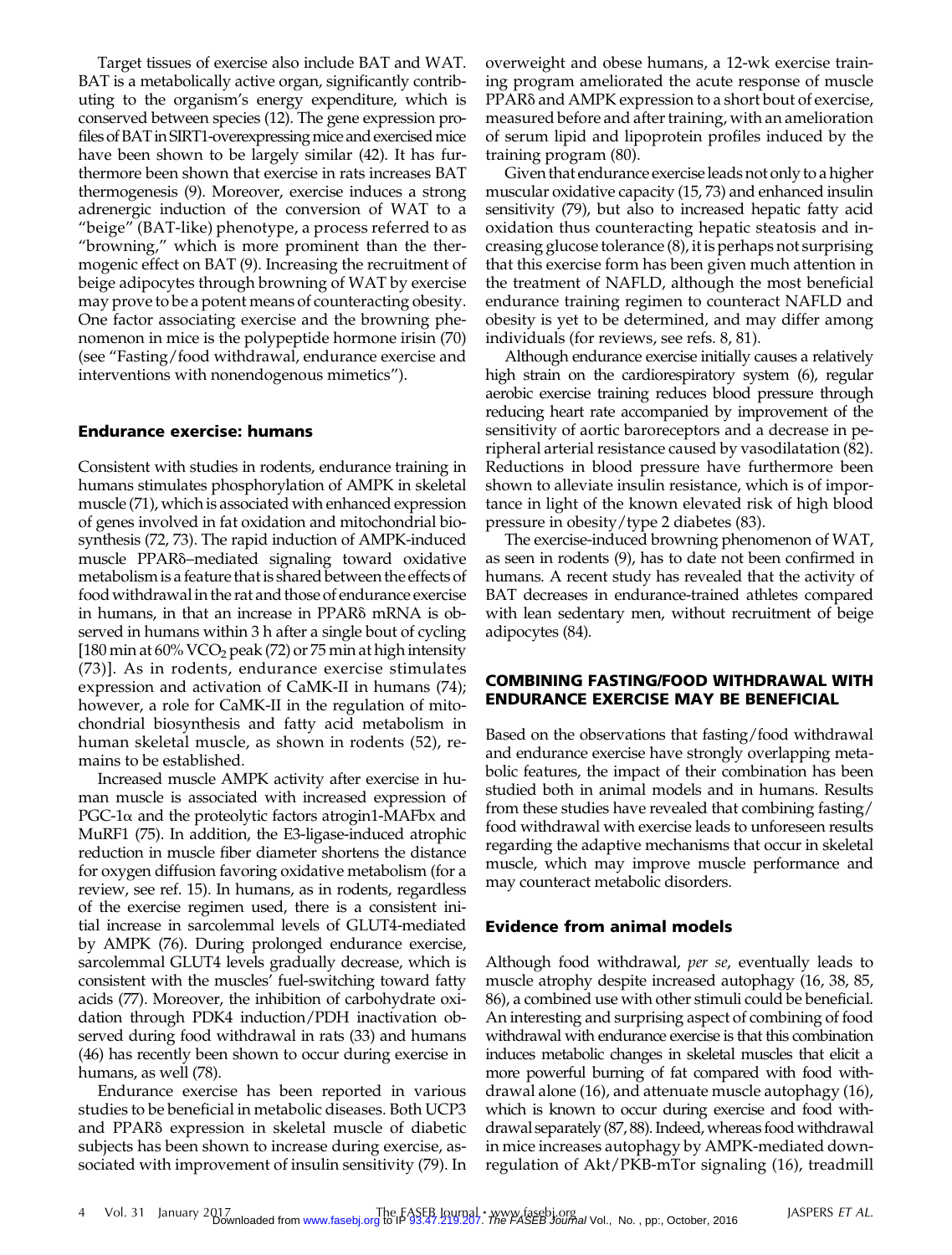exercise enhances the food withdrawal–induced AMPK phosphorylation and reactivates Akt/PKB-mTor signaling, thus preventing muscle autophagy (16). Although autophagy-related removal of inactivated mitochondria and clustered myofibers prevent muscle cell death in the long term, the authors reasoned that the lack of autophagy in muscle occurring immediately after exercise combined with food withdrawal would serve to maintain the muscles' functional integrity (also muscle size/mass) related to the increased metabolic demand. Proteomic analysis of the acute effects of swimming on gastrocnemius muscle protein profile in food-deprived rats revealed that expression levels of only 4 proteins were altered. Creatine kinase levels were decreased, whereas the levels of troponin T and a combination of heat shock 20 kDa protein and adenylate kinase (AK)-1 were increased (89), suggesting that most of the acute effects of exercise after food withdrawal is post-translational. The induction of AK1 is indicative of the synthesis of ATP and AMP from ADP under conditions of energy depletion—the ATP being immediately consumed, with the increased AMP subsequently activating AMPK (90).

#### Evidence from humans

Fasting in humans has been shown to effectively increase muscular oxidative capacity and intramyocellular lipid degradation (especially in type I fibers) in exercised muscle with respect to fed controls (91). The synergistic effect of endurance exercise on AMPK phosphorylation observed in food-deprived rodents (16) was initially also observedin humans, accompanied by a clearly boosted shift toward increased fatty acid over carbohydrate oxidation in vastus lateralis muscle (17). In a study of lean human subjects by the same authors, the increase in AMPK phosphorylation observed by exercise was not further increased by fasting (18). Instead, in this study, it was observed that fasting stimulates, after endurance exercise, dephosphorylation of eukaryotic elongation factor-2, which favors rapid reinitiation of muscle protein translation and repair (18). Whereas endurance exercise in humans *per se* has been shown to increase autophagy (75, 92), the above data suggest that endurance exercise in fasting conditions may circumvent muscle autophagy in humans and shift the balance toward repair and maintenance of mass of existing muscle structures over protein degradation within muscle fibers. A study dating to the 1980s reported that a 23 h fast before exercise induces a relatively high exercise-induced lactate output (93). More recent findings are that lactate induces early differentiation of myoblasts (94) which indicates that activation of muscle satellite cells through increased lactate output by combined fasting with exercise could enhance regeneration of injured muscle fibers. A 23-h fast before exercise was also shown to increase fat mobilization and usage during exercise, evidenced by increased plasma fatty acid concentrations (93). Of note, in a later study, the increase in plasma fatty acid concentrations was not found to parallel the exercise-induced further increase in UCP3 levels with respect to fasting in human

muscle, as was seen in fasting resting muscle (17), implying that in the contracting muscle, the functional correlation between UCP3 and fatty acid levels, typical of the fasting state at rest, is lost. To maintain glucose homeostasis despite the fasting-induced depletion of liver glycogen (95), exercise has been suggested to increase hepatic gluconeogenesis and to decrease PDH activity and carbohydrate oxidation in muscle (93), which has now been experimentally confirmed (78). The impact of fasting on exercise has been suggested to vary with the nutritional status to which it is compared: carbohydrate feeding vs. fasting does not cause differences in fat oxidation during exercise in lean humans, although fasting decreases exercise-induced glycogen breakdown and increased fatty acid oxidation with respect to carbohydrate feeding (96). Instead, in a high-fat diet context, fasting has been shown to be a particularly potent inducer of the effect of exercise. The combination of fasting with exercise in males receiving a hypercaloric ( $\sim$ +30% kcal/d) fat-rich (50% of kcal) diet for 6 wk with respect to low-fat diet–receiving controls increased glucose tolerance and specifically increased muscle AMPK phosphorylation, as well as carnitine palmitoyl transferase 1 (CPT1) and GLUT4 protein levels. No deleterious effects on the cardiovascular system were observed, heart rate was kept below 85% of the maximum value (97). Similarly, obese subjects receiving a hypocaloric diet during a 12-wk exercise training program showed greater improvements in body composition, leptin, and basal fat oxidation compared to controls on a regular diet (98). Based on the observed positive effects of combined fasting and exercise and fasting before exercise, training protocols have been set up in the Netherlands nationwide to have subjects undergo a combined regimen of fasting and submaximal endurance exercise (termed sport fasting), with the aim of improving sports performance in athletes but also a general improvement of physical health in otherwise healthy but overweight subjects (99). See Figure 1 for an overview of the overlapping/ distinct metabolic pathways between the response to fasting/food withdrawal, exercise, and fasting/food withdrawal combined with (endurance) exercise.

#### FASTING/FOOD WITHDRAWAL, ENDURANCE EXERCISE, AND INTERVENTIONS WITH NONENDOGENOUS MIMETICS

The beneficial effects of fasting/food withdrawal and exercise have led to the question of whether their metabolic effects can be, at least in part, mimicked by factors including pharmaceutical compounds, functional foods, small bioactive natural reagents, or conditions such as hypoxia. As will be discussed in this section, these factors all activate proteins/enzymes (e.g., SIRT1, AMPK, and PPAR $\delta$ ; for reviews, see refs. 20, 21) that determine the effect of fasting/food withdrawal and exercise. Metabolic effects have been assessed either by testing these factors individually or in combination with fasting/food withdrawal or exercise, both in animal models and in humans, producing mixed results. Data from these studies will be discussed in the following sections.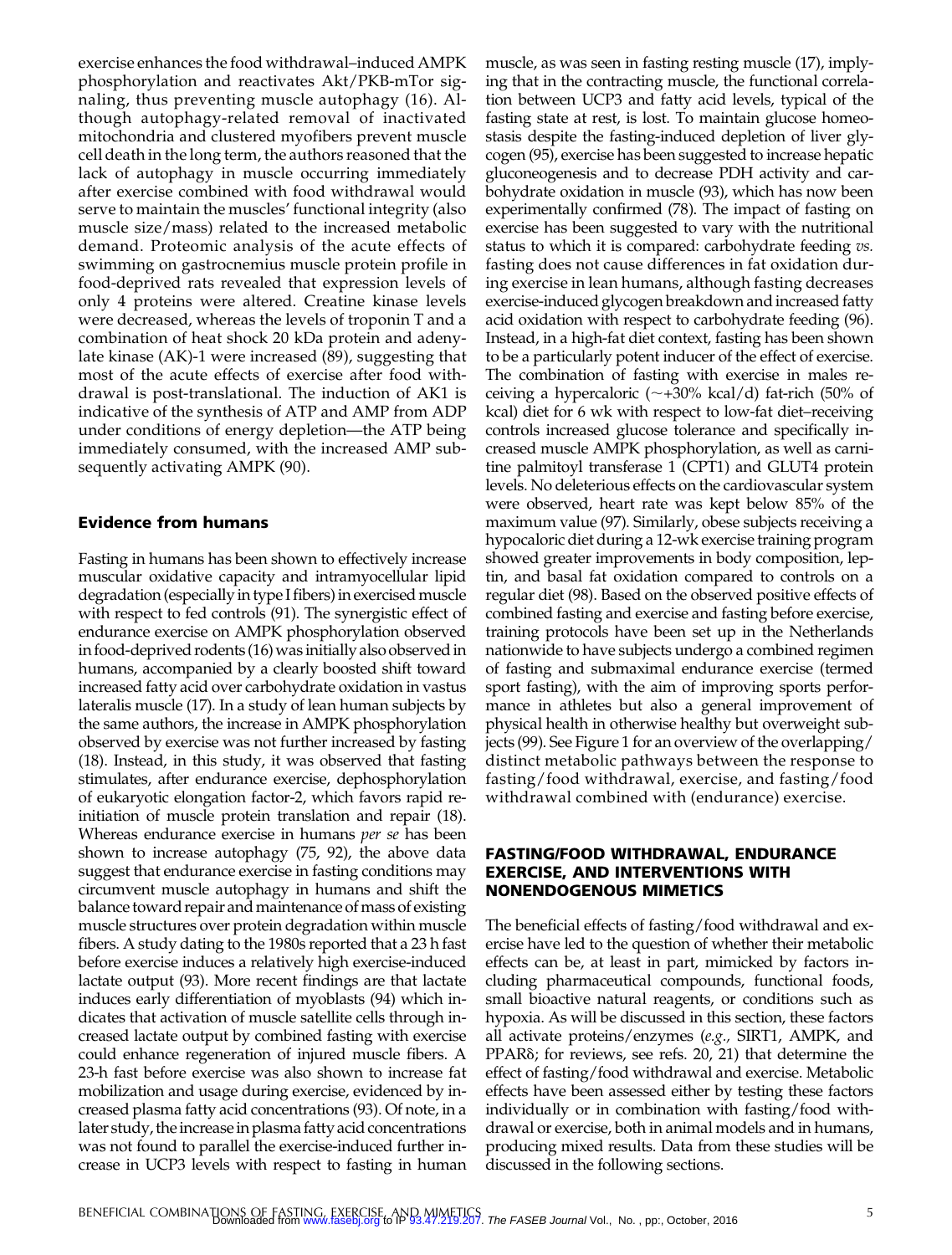

# **SKELETAL MUSCLE**

Figure 1. Responses to fasting in humans or food withdrawal in animals, (endurance) exercise, and their combination: partially overlapping and distinct metabolic signaling pathways in skeletal muscle. Arrows pointing up indicate increases, arrows pointing down indicate decreases. A, evidence from animal studies; H, evidence from human studies; AH, evidence from both animal and human studies. eEF2, eukaryotic elongation factor-2; N.D., not determined.

#### Applications in animal models

Narkar and coworkers (22) first used mouse models to study whether the PPAR<sub>0</sub> agonist GW501516 and the AMPK agonist 5-aminoimidazole-4-carboxamide ribonucleotide are exercise mimetics. Indeed, both compounds mimicked the effect of aerobic exercise on the expression of target genes such as UCP3, CPT1, and PDK4, but did not increase endurance performance. Instead, Feige and coworkers (24) have shown that SRT1720, a SIRT1 agonist, increases endurance and locomotor functions in mice, while increasing muscle oxidative phenotype, counteracting hepatic steatosis, and reducing fat mass. Based on the observation in rodents that the natural compound resveratrol improves mitochondrial function and activates AMPK, SIRT1, and PGC-1 $\alpha$ , with a accompanying reduction in body weight (23, 100), this compound has been considered to be an exercise mimetic. However, the use of this compound in combination with different intensities of exercise generates different outcomes. Resveratrol has been shown to protect against fatigue and to increases muscle performance in exercised mice (101) and in rats bred for high running performance (102), but the compound attenuates exercise-induced adaptive responses in rats bred for low running performance (103). The compound prevents muscle damage induced by exercise in rats (104); however, although it alleviates oxidative stress, the compound does not attenuate sarcopenia in aged mice

(105). Combining lifelong exercise and resveratrol supplementation had no additional effect on skeletal muscle oxidative and angiogenic proteins to that of exercise alone, stimulating these parameters (106).

The effects of hypoxia in part replicate those of exercise. With regard to rodent models, under chronic hypoxia, rat lower limb muscles show muscle fiber atrophy (107, 108), whereas oxidative metabolism and mitochondrial density remain constant or are slightly reduced, depending on the type of muscle (107, 108). When rodents were living and trained in hypoxia, muscle fiber size was still reduced compared to living and training in normoxia (109); however, in different muscles, concentrations of mitochondrial enzymes and of enzymes involved in fatty acid oxidation were increased compared with those in rats that were trained in normoxia (109). Similarly, in obese rats, training in hypoxia showed a synergistic effect on mRNA expression of markers of oxidative metabolism (110). Data from studies in zebrafish have shown that fish move more intensively in chronic hypoxia, which is accompanied by substantial increases in oxidative metabolism and myoglobin expression without muscle fiber atrophy (111), emphasizing the beneficial, synergistic effect of hypoxia and exercise in these fish.

In female Zucker-diabetic fatty rats vs. lean rats that were subjected to a high-fat diet, it has been shown that the AMPK activator metformin and exercise both reduce muscle FAT/CD36 and lipid accumulation, blunting the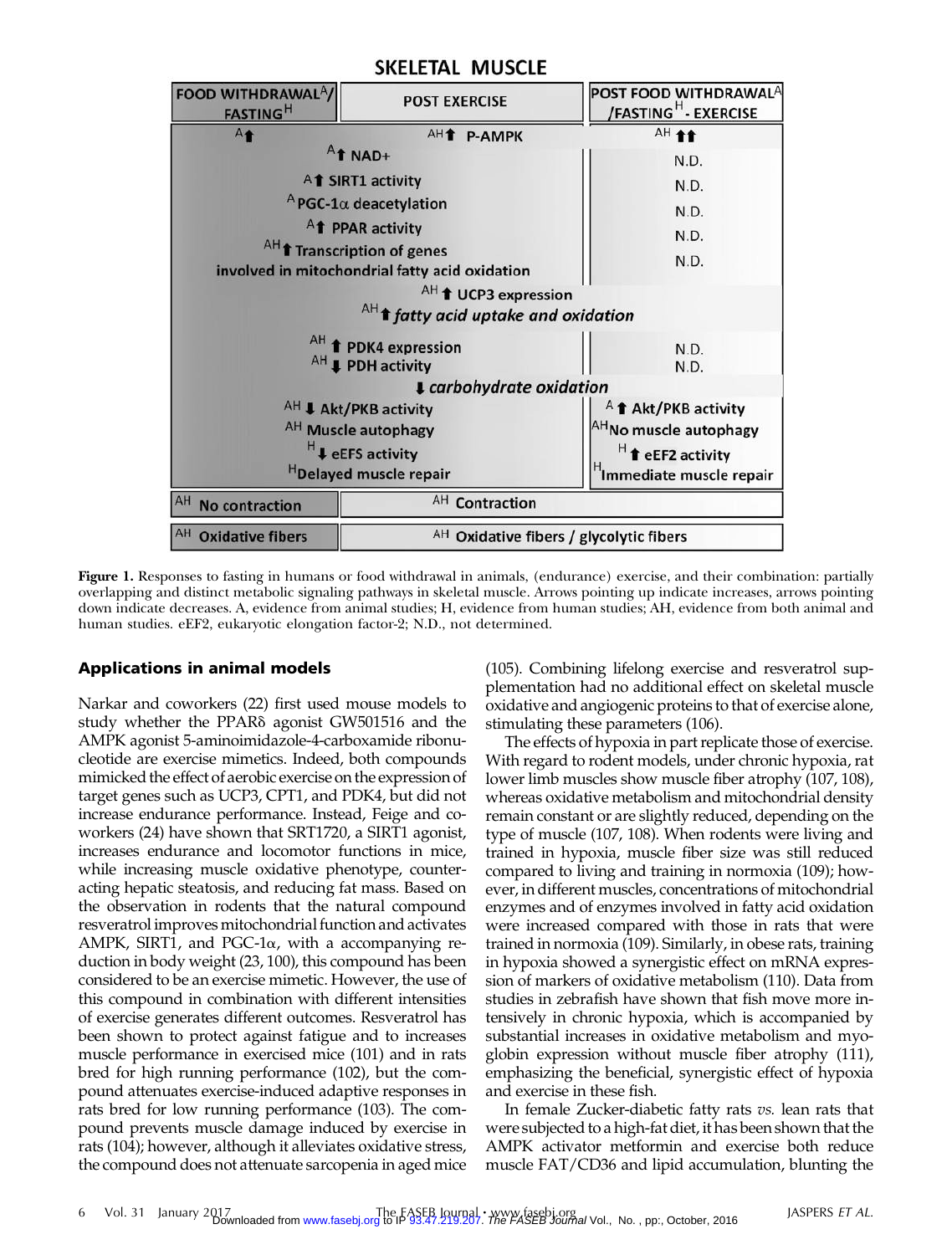progression of high-fat diet-induced hyperglycemia. In combination with exercise, metformin did not further induce the effect of exercise on these parameters. Whereas exercise training improved insulin-stimulated glucose transport and increased GLUT4 levels in muscle, the combination with metformin did not further improve these parameters, and, in the absence of exercise, metformin was not effective (112). The effects of metformin with food withdrawal/caloric restriction and exercise extend to the liver: when tested for its effect on NAFLD and type 2 diabetes in diabetic Otsuka Long-Evans Tokushima Fatty rats, metformin has been shown to enhance the beneficial effects of caloric restriction on parameters, such as increased postchallenge glucose tolerance, lowering of hepatic triglycerides, lowering of the hepatic lipogenesis markers acetyl-CoA carboxylase and stearoyl-CoA desaturase-1 and increased mitochondrial activity [palmitate oxidation and β-hydroxyacyl CoA dehydrogenase  $(\beta$ -HAD) activity] (19). Instead, when metformin was tested in combination with exercise (7), exercise alone had greater positive effects onmetabolic parameters (lowering of hepatic triglyceride content and fasting hyperglycemia and improvement in postchallenge glycemic control, hepatic diacylglycerol content, hepatic mitochondrial palmitate oxidation, citrate synthase levels, and  $\beta$ -HAD activities) and in the attenuation of markers of hepatic fatty acid uptake and de novo fatty acid synthesis compared with metformin alone. When used in combination with exercise, the compound even inhibited the stimulating effects of exercise on complete mitochondrial palmitate oxidation and  $\beta$ -HAD activities (7).

Evidence presented in the literature shows that exercise mimetics [with the exception of thyroid hormone (T3); see "Fasting/food withdrawal, exercise, and endogenous mimetics: thyroid hormones and irisin"], only mildly affect heart function in rodents. Analogous with the effect of regular endurance training in humans (82), resveratrol reduced heart rate without effects on either blood pressure and related echocardiography parameters or on  $PGC-1\alpha$  activity and cardiac gene expression (23). However, the effects of resveratrol on the mouse muscles' and cardiac myocytes' oxidative capacity are not always positive (113, 114). In addition, metformin has been shown to improve cardiac function after myocardial infarction induced by isoproterenol in rats (115).

The aforementioned compounds also affect the properties of adipose tissue. The beneficial metabolic effects of combined green tea extract administration and exercise in high-fat diet–fed mice are partially related to the formation of beige adipose tissue (10). In a mouse model, analogs of the red pepper compound capsaicin, termed capsinoids, when supplied in a high-fat diet, significantly activated both the muscle oxidative phosphorylation gene program and fatty acid oxidation when the animals were subjected to (voluntary running wheel) exercise. Furthermore, the capsinoid/exercise combination synergistically suppressed body weight-gain, plasma cholesterol levels, hepatic steatosis, and adipocyte size (116). Capsinoids were shown by the same group to synergistically increase whole-body energy expenditure when mice were cold-exposed (17 $^{\circ}$ C) through  $\beta$ <sub>2</sub>-adrenergic–mediated increased biogenesis of beige adipocytes. The underlying

mechanism has been shown to involve an increased halflife of Prdm16, a dominant transcriptional regulator of brown/beige adipocyte development (117). SIRT1, a central factor involved in the response to exercise, has been shown to direct the remodelling of WAT (118). In gain-of-function experiments in rodents, it has been shown that the browning of WAT is at least in part governed by SIRT1-dependent deacetylation of PPARg on Lys<sup>268</sup> and Lys<sup>293</sup>, leading to the selective expression of BAT-like genes over the insulin resistance–associated visceral WAT genes through binding of the BAT program coactivator Prdm16 to  $PPAR<sub>\gamma</sub>$  (118).

#### Applications in humans

Single-protein targets are considered potentially harmful, such as GW501516, one of the first compounds to be tested in combination with exercise and having synergistic effects on muscle endurance in rats (22). Clinical trials with this compound have been abandoned because of safety issues, including cancer progression in rats (29). Nevertheless, there has been increasing interest in the use of functional foods or small bioactive natural reagents that favor the burning of fat (e.g., green tea extracts, capsinoids, and caffeine), and these include the established SIRT1 stimulators  $\alpha$ -lipoic acid (119) and resveratrol (120) as exercise and caloric restriction supplements for use in humans (for reviews, see refs. 20, 21). In humans, resveratrol fails to increase performance or muscle fibers responses to highintensity interval training (121), but does prevent muscle damage induced by exercise (122).

Analogous to findings in rats (107), hypoxia, per se, causes muscle fiber atrophy accompanied by a reduction in mitochondrial content in humans (123–125). However, exercise training in hypoxic conditions has been suggested to favor weight loss in humans by increasing the activity of glycolytic enzymes in muscle while enhancing the number of mitochondria and GLUT4 levels, thereby increasing insulin sensitivity (for a review, see ref. 126). Indeed, highintensity and moderate-duration exercise performed in hypoxia improves endurance performance capacity (127), as well as oxidative capacity and oxygen supply (with stimulated expression of myoglobin and VEGF) without seemingly negative effects on muscle fiber size in human subjects (128, 129). Thus, hypoxia may be a potent exercise mimetic, but the appropriate oxygen tension and exercise duration and intensity must be determined.

The AMPK activator metformin is known to improve insulin sensitivity in humans and is currently used to treat type 2 diabetes (for review, see ref. 100). It has been shown to enhance the time to exhaustion in muscle during highintensity exercise in humans (130). In addition, it has insulin-sensitizing features that are similar to those seen with exercise, when used at a dose of 2.0 mg/d for 12 wk compared to 12 wk of endurance exercise in humans. However, combining metformin administration and training partially blunted the effect of exercise training on insulin sensitivity (131).

Regarding beneficial effects on the cardiovascular system, metformin administration and exercise in humans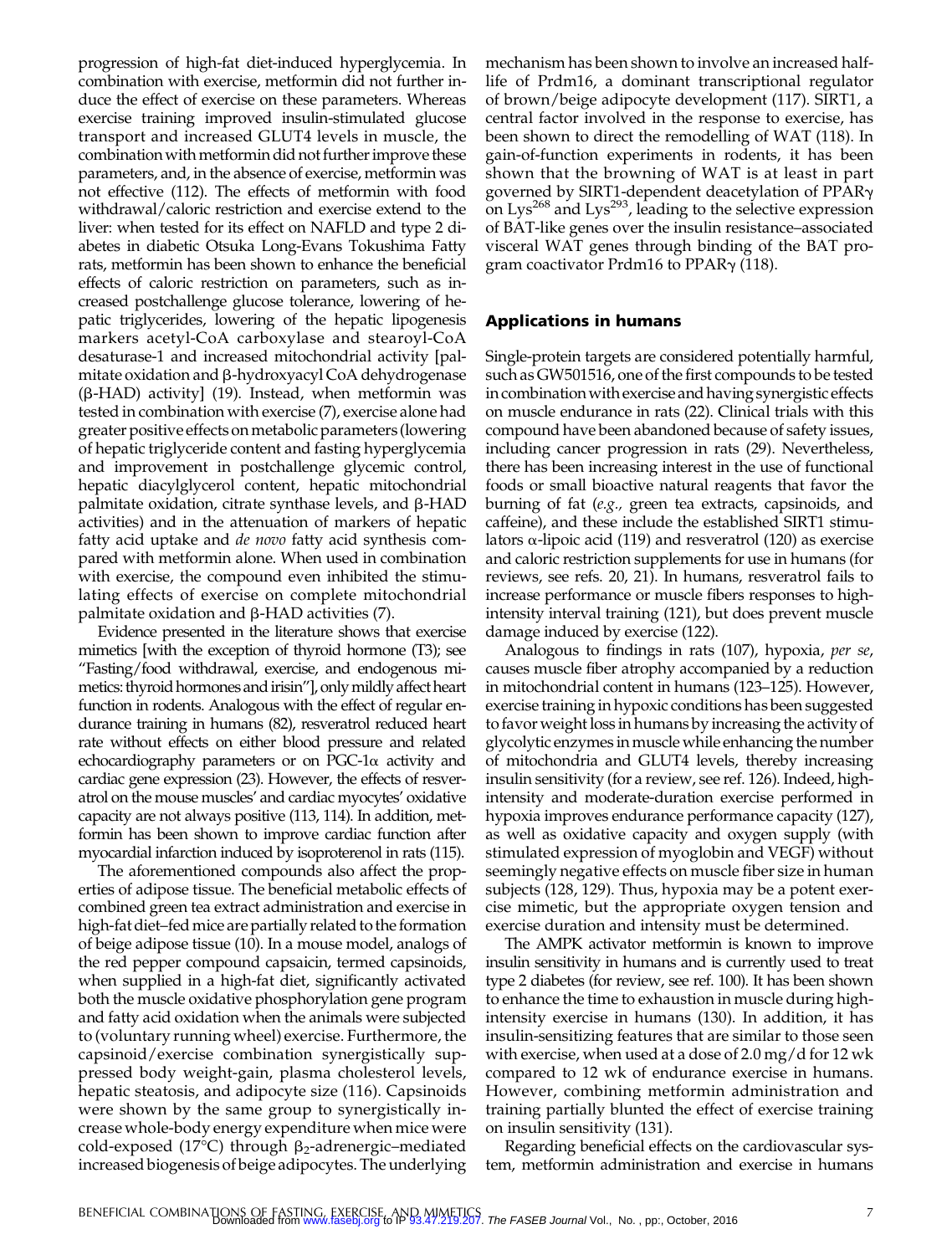have been shown to lower systolic and diastolic blood pressure (118); however, the combination was not more effective (132).

The effects of mimetics on the functional properties of BAT and WAT have been studied in humans. Capsaicin has been shown to increase BAT thermogenesis in humans (133). In addition, a small-molecule stimulator (BAY 41- 8543) of soluble guanylyl cyclase enhances differentiation of human brown adipocytes and induces browning of primary white adipocytes acting via the NO/cGMP pathway  $(134)$ . Furthermore,  $\beta$ -adrenergic-independent, increased thermogenic activity through activation of UCP-1 in BAT and recruitment of beige adipocytes has been shown to occur through chronic I-menthol dietary treatment (135). It is conceivable that the use of these compounds combined with exercise could further boost adipose tissue metabolic activity. In line with the central role for SIRT1 in the adaptation to exercise and food withdrawal (41) accompanied by a reduction of fat mass (23) and the browning of WAT in rodents (118), there are indications of a central role for SIRT1 in counteracting obesity in humans, based on population studies of variations in the SIRT1 gene, revealing 2 common genetic variants to be associated with lower BMI in 2 independent Dutch populations, in which carriers of these variants had decreased risk of obesity and weight-gain over time (136). Also, interactions have been reported between dietary vitamin E intake, and genetic SIRT1 variants on BMI (137), and SIRT1 may play a role in the fetal programming of type 2 diabetes through fetal malnutrition (138).

#### FASTING/FOOD WITHDRAWAL, EXERCISE, AND ENDOGENOUS MIMETICS: THYROID HORMONES AND IRISIN

Because of their metabolic properties, thyroid hormone  $3,5,3'$ -triiodo-L-thyronine (T3) and the thyroid hormone metabolite 3,5-diiodo-L-thyronine (T2) could be considered endogenous exercise mimetics, and especially the latter is regarded as a promising compound, based on tests in humans (for review, see ref. 30). In addition, the recently discovered polypeptide hormone irisin can be considered an endogenous exercise mimetic, because, especially in animal models, the expression and activity of irisin correlates with exercise (70), which is only partially confirmed in human studies (70, 84). The following sections provide the reader with an update on data from studies in animal models and humans regarding these endogenous exercise mimetics.

# Animal models

After caloric restriction, rats gain more weight with respect to regularly fed controls because of accumulation of "catch-up fat" (139). Muscle T3 synthesis decreases during starvation, leading to diminished muscle thermogenesis and enhanced slow fiber formation (139). Because these phenomena persist during refeeding after the caloric restriction period, the authors concluded that the catch-up fat is associated with diminished T3 neosynthesis in

skeletal muscle because of decreased type 2 deiodinase (D2) activity as a result of the caloric restriction stimulus (139). It has recently been shown that addition of T3 can counteract diabetes caused by the muscle atrophyinducing substance streptozotocin (140) in mice (141). Although T3 levels decrease during intensive exercise in rats (142), pituitary type D1 activity and T3 production are needed to drive growth hormone (GH) release in response to exercise (143). These data suggest that a combination of either food withdrawal or exercise with moderately elevated circulating thyroid hormone levels may be beneficial in specific circumstances. UCP3 is a transcriptional target of T3in skeletalmuscle and heart (144). T3 has been suggested to elicit UCP3-mediated mitochondrial uncoupling in rats, given that (1) T3 induces UCP3 transcription, and the resulting increase mitochondrial UCP3 protein levels are associated with both increased energy metabolism and mitochondrial uncoupling (144), and (2) despite the food withdrawal-induced increase in UCP3 levels (25, 145), UCP3-mediated uncoupling activity is unaltered but is increased by T3 administration during food withdrawal (25). In addition, in food-deprived rats, T3 further increases UCP3 expression and increases the expression of a cofactor essential for mitochondrial uncoupling, namely coenzyme Q, which is down-regulated in the rat during food withdrawal (25). Because mitochondrial uncoupling leads to decreased ATP formation, one could speculate that it accelerates weight loss with caloric restriction. In analogy with food withdrawal and exercise, T3 administration has further been shown to cause a rapid increase in AMPK phosphorylation in rat skeletal muscle (146, 147). In addition, T3 has been shown to induce GLUT4 translocation to the sarcolemma (147, 148) and to increase insulin sensitivity in rats (148). T3 administration to endurance-trained rats increased palmitate uptake and oxidation in the soleus muscle, indicating that T3 enhances the beneficial metabolic effects of exercise training (149).

In the heart, T3 treatment has been shown to increase myoglobin mRNA and protein content in rat cardiac myocytes (150), which facilitates oxygen transport. In the high oxidative soleus and glycolytic extensor digitorum longus muscle of the rat, T3 stimulates muscle fiber atrophy and a shift from type I to type II MHC expression (151). A similar shift toward fast-twitch, glycolytic MHC $\alpha$ over slow-twitch, oxidative MHC $\beta$  fibers occurs in the heart after T3 administration to mice (152). T3 activity is inhibited by D3, which is expressed locally in the heart via a hypoxia-inducible factor-1a–dependent pathway in pulmonary hypertension (153). Whether T3 in combination with D3 mimics the effect of exercise in skeletal muscle, is yet unknown.

The effects of T3 on the heart depend on the action of T3 through binding to one of its receptors, thyroid hormone receptor (TR)- $\alpha$  (152), and for this reason, research has been focusing on the development of metabolically beneficial analogs with increased specificity for a second isoform not involved in cardiac fiber switching but rather in hepatic lipid metabolism, termed TRB (for reviews, see refs. 30, 31). Indeed,  $TR\beta$  agonists prevent hepatic steatosis in various rodent models: obese (ob/ob) mice, Zucker diabetic fatty rats, and rats and mice on high-fat diets, but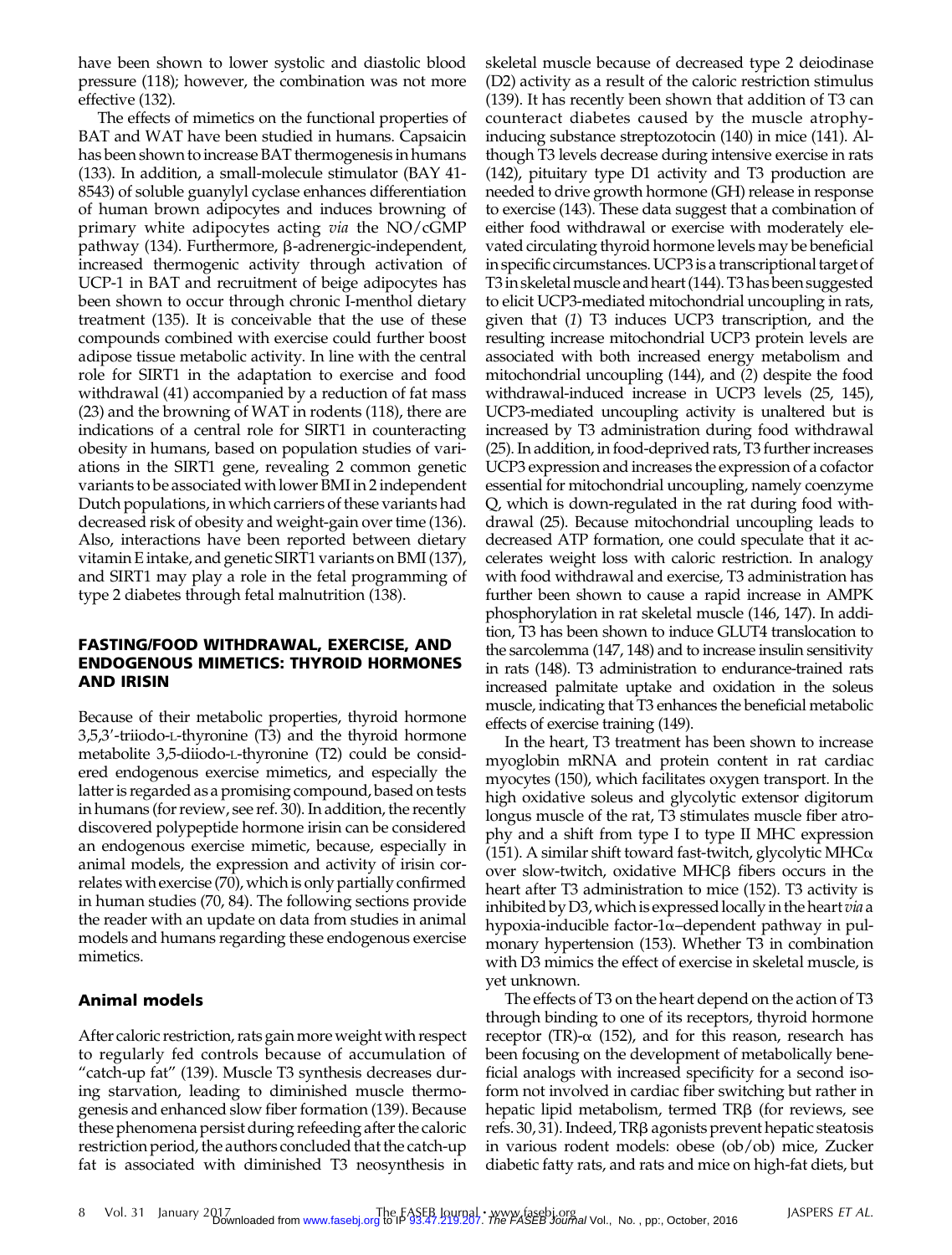do not always prevent insulin resistance (for a review, see ref. 31). An endogenous metabolite of T3, T2, with lowaffinity for both TR $\alpha$  and - $\beta$  (31), has been shown to prevent diet-induced (saturated fat-based) adiposity and hepatic steatosis in rats through a nongenomic effect (154, 155). T2 (26), analogous with T3 (147, 148), induces GLUT4 recruitment to the sarcolemma, indicating increased muscle insulin sensitivity. T2 has been shown to act, at least in part, through SIRT1-mediated deacetylation of  $PGC-1\alpha$  and sterol regulatory element-binding transcription factor (SREBP)-1c, with consequential increased expression of genes involved in mitochondrial fatty acid oxidation and decreased expression of genes involved in hepatic lipogenesis, respectively (27). In the same model, on the longer term (after 1mo of treatment), T2 induced the formation and increased size of gastrocnemius muscle type IIb muscle fibers, associated with a shift of the protein profile toward a glycolytic phenotype (26). Diet-induced insulin resistance was prevented, both in muscle (26) and systemically (27). T2 also increased BAT thermogenesis (156), an effect that is reminiscent of that in exercised rats (9). When administered to rats at an effective daily dose of  $25 \mu g/100$  g body weight for 1 mo, T2 did not have deleterious effects on the rat heart (154). On the basis of its metabolic effects (26, 27, 140), T2may resemble a resistance exercise mimetic (see "Resistance exercise as an alternative route to ameliorate metabolic parameters"). The fat composition of the diet (monounsaturated over saturated fatty acids) has recently been suggested to be a crucial element determining the metabolic effect of T2 (157), underlining the importance of studying the impact of nutrition on the effect of stimuli, such as fasting/food withdrawal, exercise, their combination, and that of mimetics.

Another example of an endogenous exercise mimetic is irisin, a polypeptide hormone/myokine that has the potential to induce the browning of WAT in mice (66). Irisin levels increase in exercised mice (66). The gene encoding irisin, FNDC5, is up-regulated in exercised, obese rats (158). These observations tightly link this endogenous endocrine compound with exercise-related beneficial effects.

#### Humans

During fasting, serum TSH and FT4 levels remain normal whereas T3 levels are low, which is likely caused by decreased D1 activity in the liver, as well as decreased uptake of T4 in T3-producing tissues such as the liver (159). By analogy, T3 levels also decline during intensive exercise in athletes (142). Because data from rodents have shown that T3 production during exercise is necessary for the release of GH (143), and that GH release in humans is blunted in human obesity (160), adjusting T3 levels in obese subjects could ameliorate the response to exercise and related metabolic profiles. Although these data show that exogenous administration of T3 to improve exercise-related metabolic parameters may not be recommended because of the cardiac arrhythmias observed in rodents (152), the effectiveness of the response to exercise and ameliorated metabolic profiles may be associated with interpersonal

fluctuations in endogenous T3 levels, which in itself justifies basic research on the metabolic effects of this hormone. In this light, it is important to note that, based on studies in rodents and humans, administration of low doses of T3 has been shown to be beneficial when applied to inhibit postinfarct cardiac remodeling, a principle cause of heart failure (161).

Since administration of the endogenous thyroid hormone metabolite T2 causes similar beneficial metabolic changes compared with T3, avoiding T3-related cardiac side effects in the rat (154), T2 could be a candidate for use in the clinic. In this regard, one case report on the administration of T2 in humans (162) showed that this hormone caused the beneficial metabolic effects seen in the rat (154) without cardiac abnormalities (162). Based on animal studies (26, 147, 148), it should be considered that T3 and T2 are strong sensitizers of insulin, which should be taken into account, especially during exercise and fasting. Indeed, an extreme case of combined hyperthyroidism and malnutrition has been diagnosed as the cause of comatous hypoglycemia in a 68-yr-old woman (163).

The gene encoding irisin is highly expressed in muscle but also in various WAT in humans (70). Similar to that observed in mice (70), irisin levels have been shown to be up-regulated during exercise in humans (70) although this finding is controversial (84). It remains to be established whether irisin represents a true endogenous exercise mimetic in humans. Should this be confirmed, especially given its potential browning action in humans, irisin could prove to be a strong candidate in counteracting human obesity (for review, see ref. 28).

Taken together, thyroid hormones, especially the thyroid hormone metabolite T2, and the polypeptide hormone irisin, can be viewed as endogenous exercise mimetics, with promising features that may prove to be of use in counteracting metabolic disturbances. The fact that they are endogenous compounds may perhaps add to their safety with respect to nonendogenous compounds, in view of unpredictable collateral effects (29).

#### RESISTANCE EXERCISE AS AN ALTERNATIVE ROUTE TO AMELIORATE METABOLIC PARAMETERS

In view of the effort needed to sustain the effects of endurance exercise, long-term compliance is poor because the cardiorespiratory demand is high (6), and resistance exercise may be an alternative for maintaining a healthy metabolic profile, which is especially of importance during aging. Because aging is associated with a loss of lean muscle mass and, preferentially, of glycolytic, fast-twitch myofibers (for review, see ref. 164), an interesting question would be whether restoring glycolytic muscle mass during aging could restore metabolic dysfunction. Another issue that has been addressed in humans, is whether resistance exercise can be a useful alternative to endurance exercise regarding the amelioration of NAFLD, and a possible combination with caloric restriction to reduce body weight has been considered (6).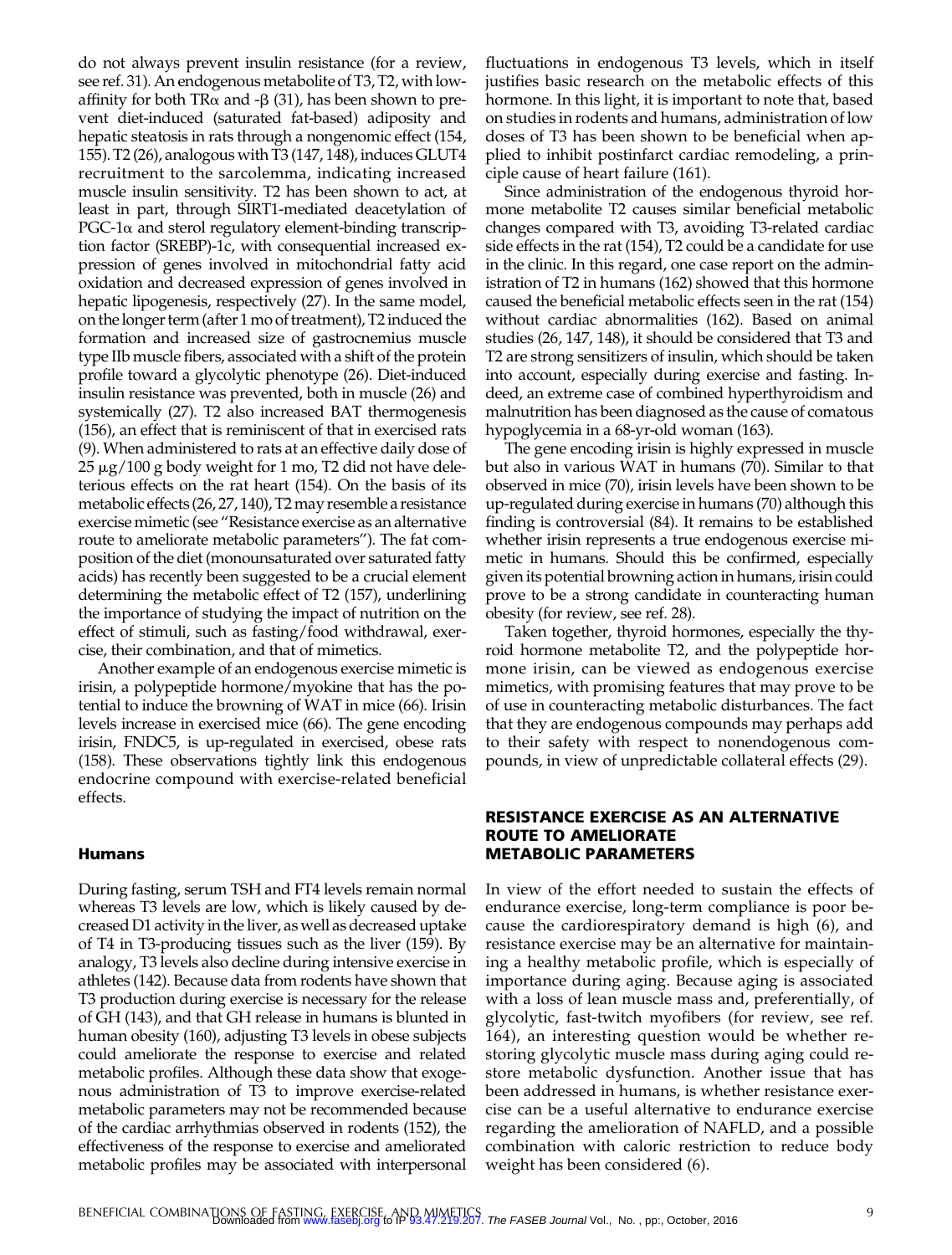#### Animal models

Indeed, in aged mice harboring a muscle-specific Akt1 transgene, gastrocnemius muscle type IIb fiber sizes increased, which was associated with an ameliorated glucose metabolism. These mice also showed a reduction in fat mass and hepatic steatosis. The authors concluded that interventions that preserve or restore fast/glycolytic muscle mass may delay the onset of metabolic disease (165). In apparent contrast to this conclusion, endurance training, but not resistance training, caused recovery from disuse-induced muscle atrophy in old (18 mo) male rats. Muscle regeneration was accompanied by an up-regulation of PGC-1 $\alpha$  and inactivation of the FoxO pathway (166).

The structural and metabolic adaptations observed in the Akt transgenic mice are reminiscent of those observed after administration of the thyroid hormone metabolite T2 to rats (26, 27). T2 administration to high-fat-diet–fed rats induces formation of type II major histocompatibility class (MHC) fibers in gastrocnemius muscle and induces insulin-dependent phosphorylation of Akt  $(Ser<sup>473</sup>)$  and GLUT4 membrane translocation (26), with a strong prevention of hepatic steatosis (154). In rat gastrocnemius high-oxidative muscle fibers, peak power on top of endurance training abolished the endurance-training– induced increase in succinate dehydrogenase (SDH) mRNA levels and prevented the endurance training– induced reduction in receptor-interacting protein 140 mRNA transcription. In low-oxidative type IIb fibers, peak power training substantially decreased SDH activity, and thus decreased oxidative capacity, which was not related to lower SDH mRNA levels (13). This result implies that the intensity of the resistance exercise determines which fiber-type shift and metabolic activity therein occur in muscle and that they vary with age.

#### Humans

Short-term resistance training in elderly subjects, though accompanied by increased Akt/mTOR activity and improved glucose tolerance (167), leads to a shift in muscle phenotype toward a relatively more oxidative metabolism with an increase in type IIa fibers and a tendency toward a decrease in IIx fibers (167). This effect is partially in contrast to what one would predict based on the results obtained in Akt-overexpressing mice (165) and other mouse models in which type II fiber formation is stimulated with the purpose of mimicking resistance exercise (for a review, see ref. 168). Yet, high force generation over time in humans has been shown to trigger resistance exercise– induced signaling, including Akt phosphorylation at Thr<sup>308</sup>/Ser<sup>463</sup>, leading to enhanced responses in type II fibers, whereas highly fatiguing single-set resistance exercise causes less dramatic signaling responses (169). In human skeletal muscle, resistance exercise boosts endurance exercise–induced signaling toward mitochondrial biogenesis (170). It has recently been shown that resistance exercise induces chaperone-assisted selective autophagy as a central adaptation mechanism to repeated mechanical stimulation in human muscle (171). To what extent fasting/caloric restriction modulates this

autophagy pathway is presently unknown. One should bear in mind that muscle fiber type shifts toward a more glycolytic phenotype negatively affect the balance between energy request and intake, which should be especially monitored in elderly subjects. Yet, resistance exercise provokes less acute strain on the heart compared to endurance exercise (6), making this type of exercise favorable in the elderly. Resistance training has been shown to increase active muscle GLUT4 protein levels, alleviate insulin resistance and ameliorate lipid profiles in patients with type 2 diabetes (172). Analogous to endurance exercise (8), resistance exercise performed by subjects with NAFLD has been shown to cause beneficial effects: the subjects contained less intrahepatic lipids after cycling against increased resistance, accompanied by improved glucose tolerance and an increased whole-body oxidative phenotype (6). However, no weight loss was observed, and the authors suggested combined therapy including caloric restriction, which is known to have synergistic effects on metabolism with endurance exercise in humans (17, 18). From the above, it seems plausible to predict that resistance exercise, with or without other stimuli such as caloric restriction, may offer an alternative to endurance exercise in counteracting metabolic disorders.

# **CONCLUSIONS**

Our findings demonstrate that diverse forms of exercise, combined with fasting/food withdrawal, caloric restriction, endogenous mimetics such as thyroid hormones, or food supplements such as resveratrol, can trigger synergistic metabolic effects that, beside improving muscle performance, ameliorate the whole body's metabolic state. Especially the combination of fasting with exercise may prove valuable in this respect, being effective in specific dietary contexts. Both are physiological processes that act on the whole organism, and their application is favorable over the use of ligands that activate single proteins. Natural compounds and emerging endogenous compounds with broad action can also be considered. It becomes ever clearer that individual genetic differences and dietary habits in humans can drastically influence the effectiveness of fasting with exercise and of mimetics and that the effective exercise type (endurance or resistance) and its optimal intensity may thus have to be individually determined. Future research on combinations of fasting/food withdrawal, exercise, and these compounds may prove that they are beneficial for the treatment of metabolic disorders, or, at least, that they prevent their progression.  $|\mathbf{F} \mathbf{J}|$ 

# ACKNOWLEDGMENTS

All authors are affiliated with the European Consortium for Lifestyle, Exercise, Adaptation, and Nutrition (EULEAN).

# AUTHOR CONTRIBUTIONS

R. T. Jaspers and M. C. Zillikens equally contributed to the design and drafting of the manuscript; E. C. H.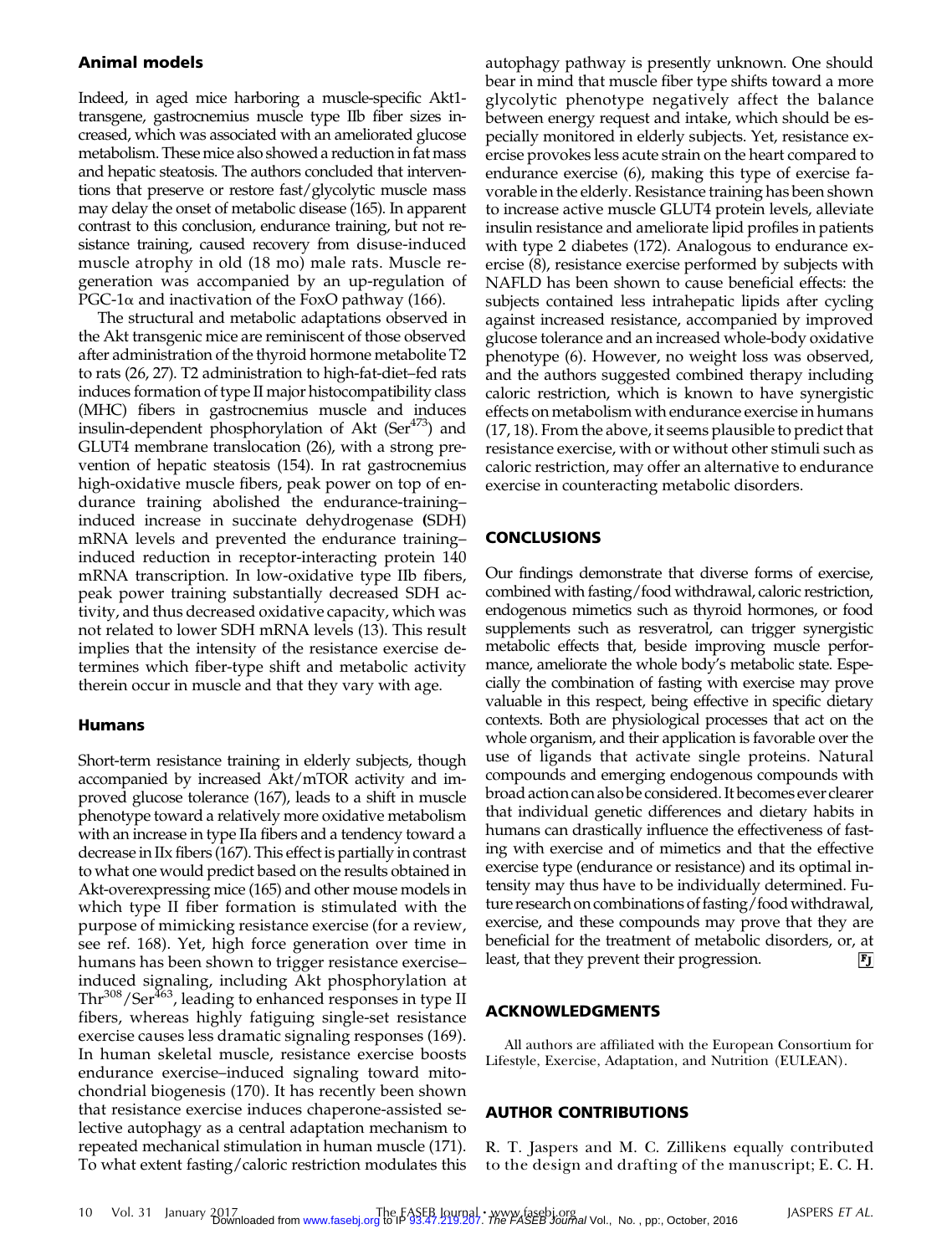Friesema, G. delli Paoli, W. Bloch, A. G. Uitterlinden., F. Goglia, and A. Lanni critically appraised and drafted part of the manuscript; and P. de Lange created the concept and design of the manuscript, prepared the figure, and revised the manuscript in accord with all authors.

#### **REFERENCES**

- 1. Spiegelman, B. M., and Flier, J. S. (2001) Obesity and the regulation of energy balance. Cell 104, 531–<sup>543</sup>
- 2. Taylor, S. I. (1999) Deconstructing type 2 diabetes. Cell 97, 9–<sup>12</sup>
- 3. Flück, M., and Hoppeler, H. (2003) Molecular basis of skeletal muscle plasticity: from gene to form and function. Rev. Physiol. Biochem. Pharmacol. 146, 159–<sup>216</sup>
- 4. De Lange, P., Moreno, M., Silvestri, E., Lombardi, A., Goglia, F., and Lanni, A. (2007) Fuel economy in food-deprived skeletal muscle: signaling pathways and regulatory mechanisms. FASEB J. 21, 3431–<sup>3441</sup>
- 5. De Lange, P., Lombardi, A., Silvestri, E., Goglia, F., Lanni, A., and Moreno, M. (2008) Peroxisome proliferator-activated receptor delta: a conserved director of lipid homeostasis through regulation of the oxidative capacity of muscle. PPAR Res. 2008, 172676
- 6. Hallsworth, K., Fattakhova, G., Hollingsworth, K. G., Thoma, C., Moore, S., Taylor, R., Day, C. P., and Trenell, M. I. (2011) Resistance exercise reduces liver fat and its mediators in non-alcoholic fatty liver<br>disease independent of weight loss.  $Gut 60$ , 1278–1283
- disease independent of weight loss. *Gut* **60**, 1278–1283<br>7. Linden, M. A., Fletcher, J. A., Morris, E. M., Meers, G. M., Kearney, M. L., Crissey, J. M., Laughlin, M. H., Booth, F. W., Sowers, J. R., Ibdah, J. A., Thyfault, J. P., and Rector, R. S. (2014) Combining metformin and aerobic exercise training in the treatment of type 2 diabetes and NAFLD in OLETF rats. Am. J. Physiol. Endocrinol. Metab. 306, E300–E310
- 8. Whitsett, M., and VanWagner, L. B. (2015) Physical activity as a treatment of non-alcoholic fatty liver disease: A systematic review. World J. Hepatol. 7, 2041–<sup>2052</sup>
- 9. De Matteis, R., Lucertini, F., Guescini, M., Polidori, E., Zeppa, S., Stocchi, V., Cinti, S., and Cuppini, R. (2013) Exercise as a new physiological stimulus for brown adipose tissue activity. Nutr. Metab. Cardiovasc. Dis. 23, 582–<sup>590</sup>
- 10. Sae-Tan, S., Rogers, C. J., and Lambert, J. D. (2015) Decaffeinated green tea and voluntary exercise induce gene changes related to beige adipocyte formation in high fat-fed obese mice. J. Funct. Foods 14, 210–<sup>214</sup>
- 11. Noland, R. C. (2015) Exercise and regulation of lipid metabolism. Prog. Mol. Biol. Transl. Sci. 135, 39–<sup>74</sup>
- 12. Lee, P., Swarbrick, M. M., and Ho, K. K. (2013) Brown adipose tissue in adult humans: a metabolic renaissance. Endocr. Rev. 34, 413–<sup>438</sup>
- 13. Furrer, R., DE Haan, A., Bravenboer, N., Kos, D., Lips, P., and Jaspers, R. T. (2013) Effects of concurrent training on oxidative capacity in rat gastrocnemius muscle. Med. Sci. Sports Exerc. 45, 1674–1683
- 14. Laughlin, M. H., and Roseguini, B. (2008) Mechanisms for exercise training-induced increases in skeletal muscle blood flow capacity: differences with interval sprint training versus aerobic endurance training. J. Physiol. Pharmacol. <sup>59</sup>(Suppl 7), 71–<sup>88</sup>
- 15. Van Wessel, T., de Haan, A., van der Laarse, W. J., and Jaspers, R. T. (2010) The muscle fiber type-fiber size paradox: hypertrophy or oxidative metabolism? Eur. J. Appl. Physiol. 110, 665–<sup>694</sup>
- 16. Zheng, D. M., Bian, Z., Furuya, N., Oliva Trejo, J. A., Takeda-Ezaki, M., Takahashi, K., Hiraoka, Y., Mineki, R., Taka, H., Ikeda, S., Komatsu, M., Fujimura, T., Ueno, T., and Ezaki, J. (2015) A treadmill exercise reactivates the signaling of the mammalian target of rapamycin (mTor) in the skeletal muscles of starved mice. Biochem. Biophys. Res. Commun. 456, 519–<sup>526</sup>
- 17. De Bock, K., Richter, E. A., Russell, A. P., Eijnde, B. O., Derave, W., Ramaekers, M., Koninckx, E., Leger, B., Verhaeghe, J., and Hespel, ´ P. (2005) Exercise in the fasted state facilitates fibre type-specific intramyocellular lipid breakdown and stimulates glycogen resyn-
- thesis in humans. *J. Physiol*. **564**, 649–660<br>18. Van Proeyen, K., De Bock, K., and Hespel, P. (2011) Training in the fasted state facilitates re-activation of eEF2 activity during recovery from endurance exercise. Eur. J. Appl. Physiol. 111, 1297-1305
- 19. Linden, M. A., Lopez, K. T., Fletcher, J. A., Morris, E. M., Meers, G. M., Siddique, S., Laughlin, M. H., Sowers, J. R., Thyfault, J. P.,

Ibdah, J. A., and Rector, R. S. (2015) Combining metformin therapy with caloric restriction for the management of type 2 diabetes and nonalcoholic fatty liver disease in obese rats. Appl. Physiol. Nutr. Metab. 40, 1038–<sup>1047</sup>

- 20. Craig, D. M., Ashcroft, S. P., Belew, M. Y., Stocks, B., Currell, K., Baar, K., and Philp, A. (2015) Utilizing small nutrient compounds as enhancers of exercise-induced mitochondrial biogenesis. Front. Physiol. 6, 296
- 21. Handschin, C. (2016) Caloric restriction and exercise "mimetics": ready for prime time? Pharmacol. Res. 103, 158–<sup>166</sup>
- 22. Narkar, V. A., Downes, M., Yu, R. T., Embler, E., Wang, Y. X., Banayo, E., Mihaylova, M. M., Nelson, M. C., Zou, Y., Juguilon, H., Kang, H., Shaw, R. J., and Evans, R. M. (2008) AMPK and PPARdelta agonists are exercise mimetics. Cell 134, 405–<sup>415</sup>
- 23. Lagouge, M., Argmann, C., Gerhart-Hines, Z., Meziane, H., Lerin, C., Daussin, F., Messadeq, N., Milne, J., Lambert, P., Elliott, P., Geny, B., Laakso, M., Puigserver, P., and Auwerx, J. (2006) Resveratrol improves mitochondrial function and protects against metabolic disease by activating SIRT1 and PGC-1alpha. Cell 127, 1109-1122
- 24. Feige, J. N., Lagouge, M., Canto, C., Strehle, A., Houten, S.M.,Milne, J. C., Lambert, P. D., Mataki, C., Elliott, P. J., and Auwerx, J. (2008) Specific SIRT1 activation mimics low energy levels and protects against diet-induced metabolic disorders by enhancing fat oxida-
- tion. Cell Metab. 8, 347-358<br>25. Moreno, M., Lombardi, A., De Lange, P., Silvestri, E., Ragni, M., Lanni, A., and Goglia, F. (2003) Fasting, lipid metabolism, and triiodothyronine in rat gastrocnemius muscle: interrelated roles of uncoupling protein 3, mitochondrial thioesterase, and coenzyme Q. FASEB J. 17, 1112–<sup>1114</sup>
- 26. Moreno, M., Silvestri, E., De Matteis, R., de Lange, P., Lombardi, A., Glinni, D., Senese, R., Cioffi, F., Salzano, A. M., Scaloni, A., Lanni, A., and Goglia, F. (2011) 3,5-Diiodo-L-thyronine prevents high-fat-dietinduced insulin resistance in rat skeletal muscle through metabolic and structural adaptations. FASEB J. 25, 3312–<sup>3324</sup>
- 27. De Lange, P., Cioffi, F., Senese, R., Moreno, M., Lombardi, A., Silvestri, E., De Matteis, R., Lionetti, L., Mollica, M. P., Goglia, F., and Lanni, A. (2011) Nonthyrotoxic prevention of diet-induced insulin resistance by 3,5-diiodo-L-thyronine in rats. Diabetes 60, 2730–<sup>2739</sup>
- 28. Irving, B. A., Still, C. D., and Argyropoulos, G. (2014) Does IRISIN have a BRITE future as a therapeutic agent in humans? Curr. Obes. Rep. 3, 235–<sup>241</sup>
- 29. Sahebkar, A., Chew, G. T., and Watts, G. F. (2014) New peroxisome proliferator-activated receptor agonists: potential treatments for atherogenic dyslipidemia and non-alcoholic fatty liver disease. Expert Opin. Pharmacother. 15, 493–<sup>503</sup>
- 30. Senese, R., Cioffi, F., de Lange, P., Goglia, F., and Lanni, A. (2014) Thyroid: biological actions of 'nonclassical' thyroid hormones. J. Endocrinol. 221, R1–R12
- 31. Senese, R., Lasala, P., Leanza, C., and de Lange, P. (2014) New avenues for regulation of lipid metabolism by thyroid hormones and analogs. Front. Physiol. 5, 475
- 32. De Lange, P., Farina, P., Moreno, M., Ragni, M., Lombardi, A., Silvestri, E., Burrone, L., Lanni, A., and Goglia, F. (2006) Sequential changes in the signal transduction responses of skeletal muscle following food deprivation. FASEB J. 20, 2579-2581
- 33. Furuyama, T., Kitayama, K., Yamashita, H., and Mori, N. (2003) Forkhead transcription factor FOXO1 (FKHR)-dependent induction of PDK4 gene expression in skeletal muscle during energy deprivation. Biochem. J. 375, 365–<sup>371</sup>
- Sugden, M. C., Howard, R. M., Munday, M. R., and Holness, M. J. (1993) Mechanisms involved in the coordinate regulation of strategic enzymes of glucose metabolism. Adv. Enzyme Regul. 33, 71–95
- 35. Hardie, D. G., Carling, D., and Carlson, M. (1998) The AMPactivated/SNF1 protein kinase subfamily: metabolic sensors of the eukaryotic cell? Annu. Rev. Biochem. <sup>67</sup>, 821–<sup>855</sup>
- 36. To, K., Yamaza, H., Komatsu,T., Hayashida, T., Hayashi, H., Toyama, H., Chiba, T.,Higami, Y., and Shimokawa, I. (2007) Down-regulation of AMP-activated protein kinase by calorie restriction in rat liver. Exp. Gerontol. 42, 1063–<sup>1071</sup>
- 37. Dasgupta, B., Ju, J. S., Sasaki, Y., Liu, X., Jung, S. R., Higashida, K., Lindquist, D., and Milbrandt, J. (2012) The AMPK  $\beta$ 2 subunit is required for energy homeostasis during metabolic stress. Mol. Cell. Biol. 32, 2837–<sup>2848</sup>
- 38. Bujak, A. L., Crane, J. D., Lally, J. S., Ford, R. J., Kang, S. J., Rebalka, I. A., Green, A. E., Kemp, B. E., Hawke, T. J., Schertzer, J. D., and Steinberg, G. R. (2015) AMPK activation of muscle autophagy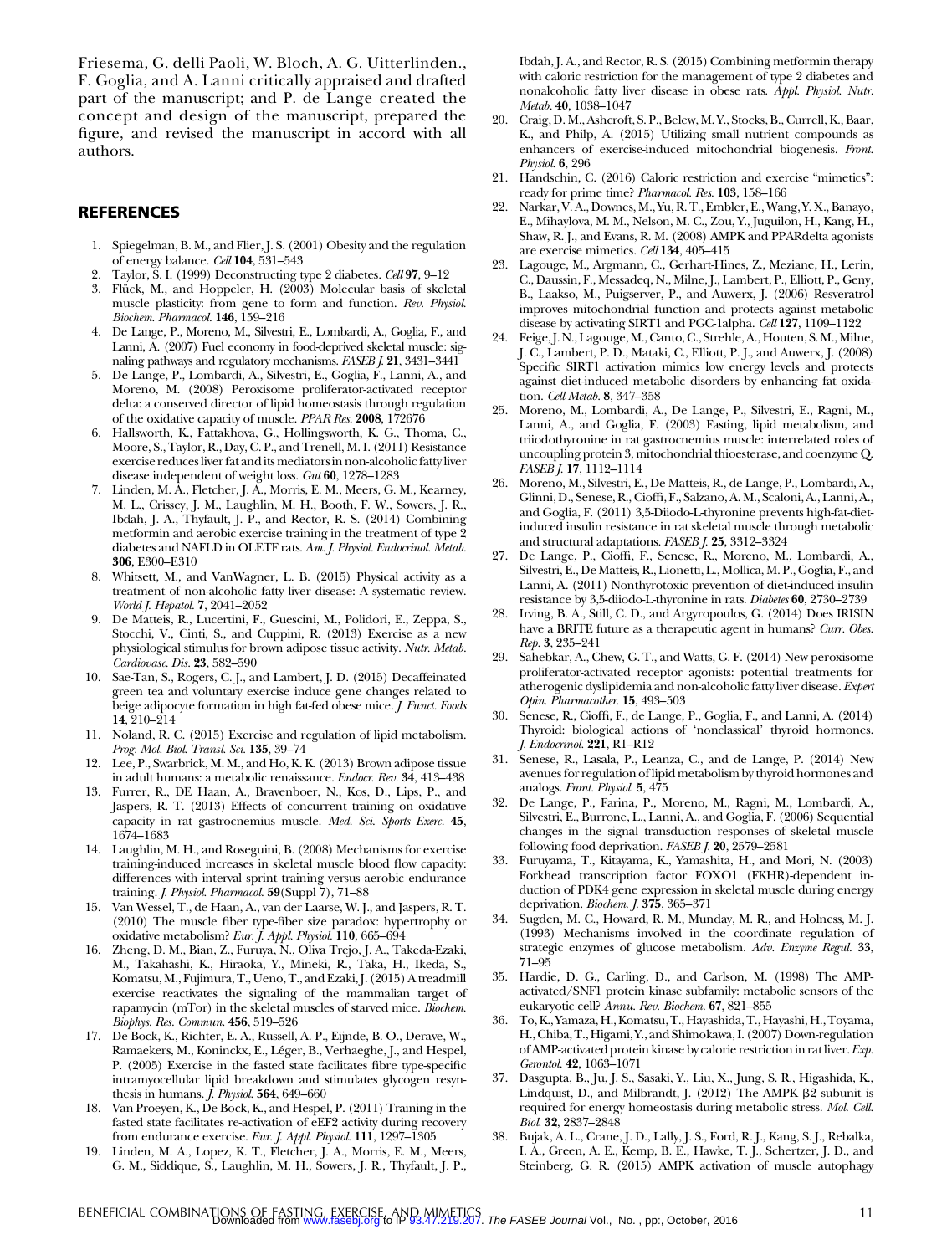prevents fasting-induced hypoglycemia and myopathy during aging. Cell Metab. 21, 883–<sup>890</sup>

- 39. Gonzalez, A. A., Kumar, R., Mulligan, J. D., Davis, A. J., Weindruch, R., and Saupe, K. W. (2004) Metabolic adaptations to fasting and chronic caloric restriction in heart, muscle, and liver do not include changes in AMPK activity. Am. J. Physiol. Endocrinol. Metab. 287, E1032–E1037
- 40. Kajita, K., Mune, T., Ikeda, T., Matsumoto, M., Uno, Y., Sugiyama, C., Matsubara, K., Morita, H., Takemura, M., Seishima, M., Takeda, J., and Ishizuka, T. (2008) Effect of fasting on PPARgamma and AMPK activity in adipocytes. Diabetes Res. Clin. Pract. 81, 144–<sup>149</sup>
- 41. Cantó, C., Jiang, L. Q., Deshmukh, A. S., Mataki, C., Coste, A., Lagouge, M., Zierath, J. R., and Auwerx, J. (2010) Interdependence of AMPK and SIRT1 for metabolic adaptation to fasting and exercise in skeletal muscle. Cell Metab. 11, 213–<sup>219</sup>
- 42. Boutant, M., Kulkarni, S. S., Joffraud, M., Raymond, F., Metairon, S., ´ Descombes, P., and Cantó, C. (2016) SIRT1 gain of function does not mimic or enhance the adaptations to intermittent fasting. Cell Reborts 14. 2068–2075
- Reports 14, 2068–<sup>2075</sup> 43. Cioffi, F., Senese, R., de Lange, P., Goglia, F., Lanni, A., and Lombardi, A. (2009) Uncoupling proteins: a complex journey to function discovery. Biofactors 35, 417–<sup>428</sup>
- 44. Senese, R., Valli, V., Moreno, M., Lombardi, A., Busiello, R. A., Cioffi, F., Silvestri, E., Goglia, F., Lanni, A., and de Lange, P. (2011) Uncoupling protein 3 expression levels influence insulin sensitivity, fatty acid oxidation, and related signaling pathways. Pflugers Arch. 461, 153–<sup>164</sup>
- 45. Wijngaarden, M. A., Bakker, L. E., van der Zon, G. C., 't Hoen, P. A., van Dijk, K. W., Jazet, I. M., Pijl, H., and Guigas, B. (2014) Regulation of skeletal muscle energy/nutrient-sensing pathways during metabolic adaptation to fasting in healthy humans. Am. J. Physiol. Endocrinol. Metab. 307, E885–E895
- 46. Tsintzas, K., Jewell, K., Kamran, M., Laithwaite, D., Boonsong, T., Littlewood, J., Macdonald, I., and Bennett, A. (2006) Differential regulation of metabolic genes in skeletal muscle during starvation and refeeding in humans. J. Physiol. 575, 291–<sup>303</sup>
- 47. Weiss, E. P., and Fontana, L. (2011) Caloric restriction: powerful protection for the aging heart and vasculature. Am. J. Physiol. Heart Circ. Physiol. 301, H1205–H1219
- 48. Terada, S., Goto, M., Kato, M., Kawanaka, K., Shimokawa, T., and Tabata, I. (2002) Effects of low-intensity prolonged exercise on PGC-1 mRNA expression in rat epitrochlearis muscle. Biochem. Biophys. Res. Commun. 296, 350–<sup>354</sup>
- 49. Park, H., Kaushik, V. K., Constant, S., Prentki, M., Przybytkowski, E., Ruderman, N. B., and Saha, A. K. (2002) Coordinate regulation of malonyl-CoA decarboxylase, sn-glycerol-3-phosphate acyltransferase, and acetyl-CoA carboxylase by AMP-activated protein kinase in rat tissues in response to exercise. J. Biol. Chem. 277, 32571–<sup>32577</sup>
- 50. Smith, B. K., Mukai, K., Lally, J. S., Maher, A. C., Gurd, B. J., Heigenhauser, G. J. F., Spriet, L. L., and Holloway, G. P. (2013) AMPactivated protein kinase is required for exercise-induced peroxisome proliferator-activated receptor co-activator 1 translocation to subsarcolemmal mitochondria in skeletal muscle. J. Physiol. 591, 1551–1561
- 51. Drake, J. C., Wilson, R. J., and Yan, Z. (2016) Molecular mechanisms for mitochondrial adaptation to exercise training in skeletal muscle. FASEB J. 30, 13–<sup>22</sup>
- 52. Wright, D. C., Geiger, P. C., Han, D. H., Jones, T. E., and Holloszy, J. O. (2007) Calcium induces increases in peroxisome proliferatoractivated receptor gamma coactivator-1alpha and mitochondrial biogenesis by a pathway leading to p38 mitogen-activated protein kinase activation. J. Biol. Chem. 282, 18793–<sup>18799</sup>
- 53. Wu, H., Kanatous, S. B., Thurmond, F. A., Gallardo, T., Isotani, E., Bassel-Duby, R., and Williams, R. S. (2002) Regulation of mitochondrial biogenesis in skeletal muscle by CaMK. Science 296, 349–<sup>352</sup>
- 54. Rose, A. J., Kiens, B., and Richter, E. A. (2006) Ca2+-calmodulindependent protein kinase expression and signalling in skeletal muscle during exercise. J. Physiol. 574, 889–<sup>903</sup>
- 55. Eilers, W., Jaspers, R. T., de Haan, A., Ferrie, C., Valdivieso, P., and ´ Flück, M. (2014) CaMKII content affects contractile, but not mitochondrial, characteristics in regenerating skeletal muscle. BMC Physiol. **14**, 7
- 56. Fritzen, A. M., Lundsgaard, A. M., Jeppesen, J., Christiansen, M. L., Biensø, R., Dyck, J. R., Pilegaard, H., and Kiens, B. (2015) 5'-AMP activated protein kinase  $\alpha$ 2 controls substrate metabolism during post-exercise recovery via regulation of pyruvate dehydrogenase kinase 4. J. Physiol. 593, 4765–<sup>4780</sup>
- 57. O'Neill, H. M., Maarbjerg, S. J., Crane, J. D., Jeppesen, J., Jørgensen, S. B., Schertzer, J. D., Shyroka, O., Kiens, B., van Denderen, B. J., Tarnopolsky, M. A., Kemp, B. E., Richter, E. A., and Steinberg, G. R. (2011) AMP-activated protein kinase (AMPK) beta1beta2 muscle null mice reveal an essential role for AMPK in maintaining mitochondrial content and glucose uptake during exercise. Proc. Natl. Acad. Sci. USA 108, 16092–<sup>16097</sup>
- 58. Fentz, J., Kjøbsted, R., Kristensen, C. M., Hingst, J. R., Birk, J. B., Gudiksen, A., Foretz, M., Schjerling, P., Viollet, B., Pilegaard, H., and Wojtaszewski, J. F. (2015) AMPKa is essential for acute exerciseinduced gene responses but not for exercise training-induced adaptations in mouse skeletal muscle. Am. J. Physiol. Endocrinol. Metab. <sup>309</sup>, E900–E914
- 59. Gibala, M. J., McGee, S. L., Garnham, A. P., Howlett, K. F., Snow, R. J., and Hargreaves, M. (2009) Brief intense interval exercise activates AMPK and p38 MAPK signaling and increases the expression of PGC-1alpha in human skeletal muscle. J. Appl. Physiol. 106, 929–<sup>934</sup>
- 60. Mille-Hamard, L., Breuneval, C., Rousseau, A. S., Grimaldi, P., and Billat, V. L. (2015) Transcriptional modulation of mitochondria biogenesis pathway at and above critical speed in mice. Mol. Cell. Biochem. 405, 223–<sup>232</sup>
- 61. Aguer, C., Fiehn, O., Seifert, E. L., Bézaire, V., Meissen, J. K., Daniels, A., Scott, K., Renaud, J. M., Padilla, M., Bickel, D. R., Dysart, M., Adams, S. H., and Harper, M. E. (2013) Muscle uncoupling protein 3 overexpression mimics endurance training and reduces circulating biomarkers of incomplete  $\beta$ -oxidation. FASEB J. 27, 4213-4225
- 62. Holloszy, J. O. (1967) Biochemical adaptations in muscle: effects of exercise on mitochondrial oxygen uptake and respiratory enzyme activity in skeletal muscle. J. Biol. Chem. 242, 2278–<sup>2282</sup>
- 63. Minnaard, R., Schrauwen, P., Schaart, G., and Hesselink, M. K. (2006) UCP3 in muscle wasting, a role in modulating lipotoxicity? FEBS Lett. 580, 5172–<sup>5176</sup>
- 64. Antunes, D., Padrão, A. I., Maciel, E., Santinha, D., Oliveira, P., Vitorino, R.Moreira-Gonçalves, D.Colaço, B·,Pires, M.J.,Nunes, C., Santos, L.L.,Amado, F.,Duarte, J.A.,Domingues, M.R., and Ferreira, R., (2014) Molecular insights into mitochondrial dysfunction in cancer-related muscle wasting. *Biochim. Biophys. Acta* 1841, 896-905
- cancer-related muscle wasting. *Biochim. Biophys. Acta* 1841, 896–905<br>65. Choi, C. S., Fillmore, J. J., Kim, J. K., Liu, Z. X., Kim, S., Collier, E. F., Kulkarni, A., Distefano, A., Hwang, Y. J., Kahn, M., Chen, Y., Yu, C., Moore, I. K., Reznick, R. M., Higashimori, T., and Shulman, G. I. (2007) Overexpression of uncoupling protein 3 in skeletal muscle protects against fat-induced insulin resistance. *J. Clin. Invest.* 117, 1995–2003
- 66. Gong, D. W., Monemdjou, S., Gavrilova, O., Leon, L. R., Marcus-Samuels, B., Chou, C. J., Everett, C., Kozak, L. P., Li, C., Deng, C., Harper, M. E., and Reitman, M. L. (2000) Lack of obesity and normal response to fasting and thyroid hormone in mice lacking uncoupling protein-3. J. Biol. Chem. 275, 16251–<sup>16257</sup>
- 67. Vidal-Puig, A. J., Grujic, D., Zhang, C. Y., Hagen, T., Boss, O., Ido, Y., Szczepanik, A.,Wade, J., Mootha, V., Cortright, R., Muoio, D.M., and Lowell, B. B. (2000) Energy metabolism in uncoupling protein 3 gene knockout mice. J. Biol. Chem. 275, 16258–<sup>16266</sup>
- Costford, S. R., Chaudhry, S. N., Salkhordeh, M., and Harper, M. E. (2006) Effects of the presence, absence, and overexpression of uncoupling protein-3 on adiposity and fuel metabolism in congenic mice. Am. J. Physiol. Endocrinol. Metab. 290, E1304–E1312
- 69. Costford, S. R., Chaudhry, S. N., Crawford, S. A., Salkhordeh, M., and Harper, M. E. (2008) Long-term high-fat feeding induces greater fat storage in mice lacking UCP3. Am. J. Physiol. Endocrinol. Metab. 295, E1018–E1024
- 70. Boström, P., Wu, J., Jedrychowski, M. P., Korde, A., Ye, L., Lo, J. C., Rasbach, K. A., Boström, E. A., Choi, J. H., Long, J. Z., Kajimura, S., Zingaretti, M. C., Vind, B. F., Tu, H., Cinti, S., Højlund, K., Gygi, S. P., and Spiegelman, B. M. (2012) A PGC1-a-dependent myokine that drives brown-fat-like development of white fat and thermogenesis.
- Nature 481, 463–<sup>468</sup> 71. Kristensen, D. E., Albers, P. H., Prats, C., Baba, O., Birk, J. B., and Wojtaszewski, J. F. (2015) Human muscle fibre type-specific regulation of AMPK and downstream targets by exercise. J. Physiol. 593, 2053–2069
- 72. Watt, M.J., Southgate, R.J., Holmes, A.G., and Febbraio, M.A. (2004) Suppression of plasma free fatty acids upregulates peroxisome proliferator-activated receptor (PPAR) alpha and delta and PPAR coactivator 1alpha in human skeletal muscle, but not lipid regulatory genes. J. Mol. Endocrinol. 33, 533-544
- 73. Mahoney, D. J., Parise, G., Melov, S., Safdar, A., and Tarnopolsky, M. A. (2005) Analysis of global mRNA expression in human skeletal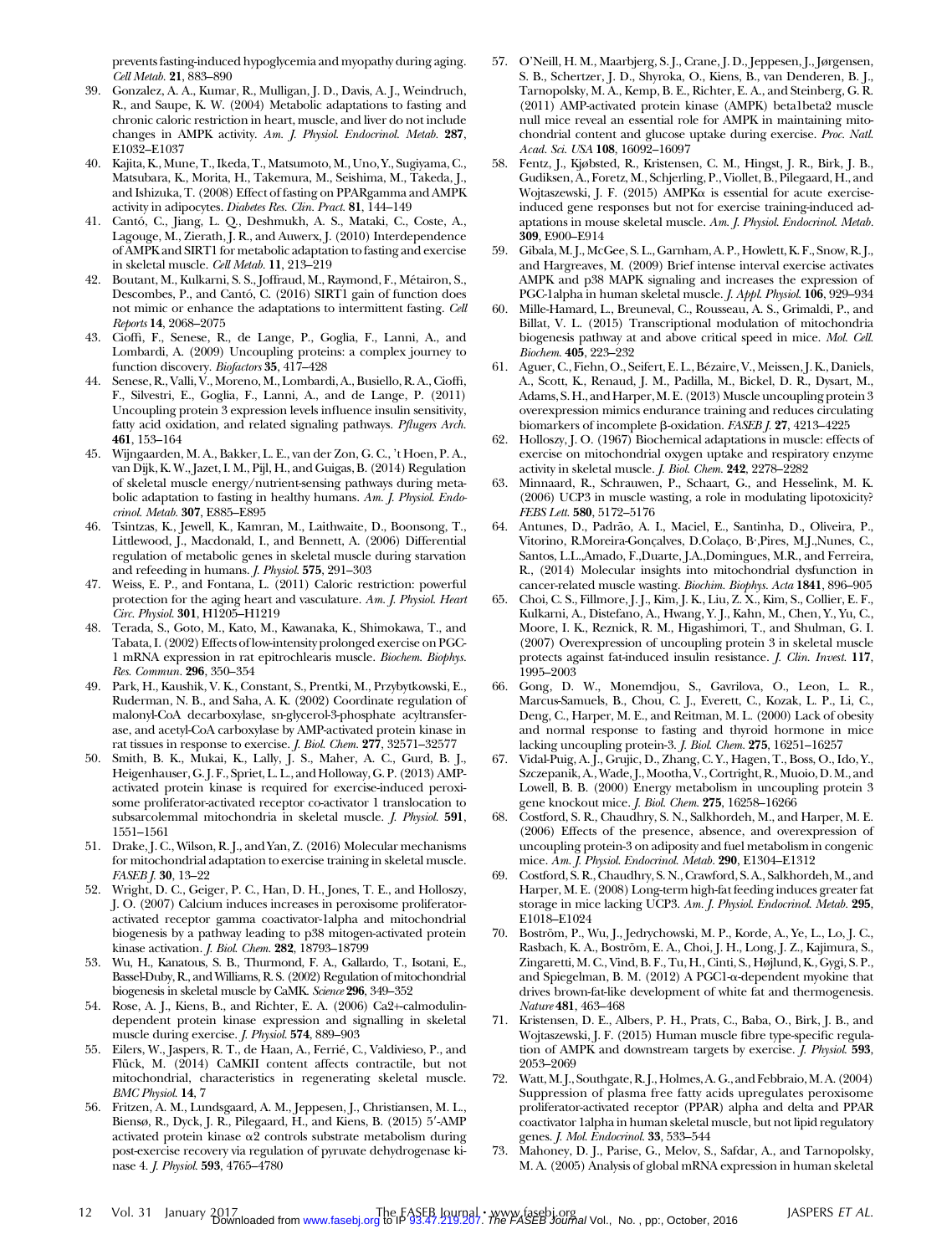muscle during recovery from endurance exercise. FASEB J. 19, 1498–1500

- 74. Rose, A. J., Frøsig, C., Kiens, B., Wojtaszewski, J. F., and Richter, E. A. (2007) Effect of endurance exercise training on Ca2+ calmodulindependent protein kinase II expression and signalling in skeletal muscle of humans. J. Physiol. 583, 785–<sup>795</sup>
- 75. Stefanetti, R. J., Lamon, S., Wallace, M., Vendelbo, M. H., Russell, A. P., and Vissing, K. (2015) Regulation of ubiquitin proteasome pathwaymolecular markers in response to endurance and resistance exercise and training. <sup>P</sup>flugers Arch. 467, 1523–<sup>1537</sup>
- 76. Richter, E. A., and Hargreaves, M. (2013) Exercise, GLUT4, and skeletal muscle glucose uptake. Physiol. Rev. 93, 993–<sup>1017</sup>
- 77. Richter, E. A., Jensen, P., Kiens, B., and Kristiansen, S. (1998) Sarcolemmal glucose transport and GLUT-4 translocation during exercise are diminished by endurance training. Am. J. Physiol. 274, E89–E95
- 78. Wang, L., and Sahlin, K. (2012) The effect of continuous and interval exercise on PGC-1 $\alpha$  and PDK4 mRNA in type I and type II fibres of human skeletal muscle. Acta Physiol. (Oxf.)  $204$ , 525–532
- 79. Fritz, T., Kramer, D. K., Karlsson, H. K., Galuska, D., Engfeldt, P., ¨ Zierath, J. R., and Krook, A. (2006) Low-intensity exercise increases skeletal muscle protein expression of PPARdelta and UCP3 in type 2 diabetic patients. Diabetes Metab. Res. Rev. 22, 492–<sup>498</sup>
- 80. Greene, N. P., Fluckey, J. D., Lambert, B. S., Greene, E. S., Riechman, S. E., and Crouse, S. F. (2012) Regulators of blood lipids and lipoproteins? PPARd and AMPK, induced by exercise, are correlated with lipids and lipoproteins in overweight/obese men and women. Am. J. Physiol. Endocrinol. Metab. 303, E1212–E1221
- 81. Strasser, B. (2013) Physical activity in obesity and metabolic syndrome. Ann. N. Y. Acad. Sci. 1281, 141–<sup>159</sup>
- 82. Nualnim, N., Parkhurst, K., Dhindsa, M., Tarumi, T., Vavrek, J., and Tanaka, H. (2012) Effects of swimming training on blood pressure and vascular function in adults  $>50$  years of age. Am. J. Cardiol. 109, 1005–1010
- 83. He, J., Klag, M. J., Caballero, B., Appel, L. J., Charleston, J., and Whelton, P. K. (1999) Plasma insulin levels and incidence of hypertension in African Americans and whites. Arch. Intern. Med. 159, 498–503
- 84. Vosselman, M. J., Hoeks, J., Brans, B., Pallubinsky, H., Nascimento, E. B., van der Lans, A. A., Broeders, E. P., Mottaghy, F. M., Schrauwen, P., and van Marken Lichtenbelt, W. D. (2015) Low brown adipose tissue activity in endurance-trained compared with lean sedentary men. Int. J. Obes. 39, 1696–<sup>1702</sup>
- 85. De Lange, P., Ragni, M., Silvestri, E., Moreno, M., Schiavo, L., Lombardi, A., Farina, P., Feola, A., Goglia, F., and Lanni, A. (2004) Combined cDNA array/RT-PCR analysis of gene expression profile in rat gastrocnemius muscle: relation to its adaptive function in energy metabolism during fasting. FASEB J. 18, 350–<sup>352</sup>
- 86. Ogata, T., Oishi, Y., Higuchi, M., and Muraoka, I. (2010) Fastingrelated autophagic response in slow- and fast-twitch skeletal muscle. Biochem. Biophys. Res. Commun. 394, 136–<sup>140</sup>
- 87. Grumati, P.,Coletto, L., Schiavinato, A., Castagnaro, S., Bertaggia, E., Sandri, M., and Bonaldo, P. (2011) Physical exercise stimulates autophagy in normal skeletal muscles but is detrimental for collagen VI-deficient muscles. Autophagy 7, 1415–<sup>1423</sup>
- 88. He, C., Bassik, M. C., Moresi, V., Sun, K., Wei, Y., Zou, Z., An, Z., Loh, J., Fisher, J., Sun, Q., Korsmeyer, S., Packer, M., May, H. I., Hill, J. A., Virgin, H.W., Gilpin,C., Xiao, G., Bassel-Duby, R., Scherer, P. E., and Levine, B. (2012) Exercise-induced BCL2-regulated autophagy is required for muscle glucose homeostasis. Nature 481, 511–<sup>515</sup>
- 89. Guelfi, K. J., Casey, T. M., Giles, J. J., Fournier, P. A., and Arthur, P. G. (2006) A proteomic analysis of the acute effects of high-intensity exercise on skeletal muscle proteins in fasted rats. Clin. Exp. Pharmacol. Physiol. 33, 952–<sup>957</sup>
- 90. Hardie, D. G., Hawley, S. A., and Scott, J. W. (2006) AMP-activated protein kinase: development of the energy sensor concept. J. Physiol. 574, 7–<sup>15</sup>
- 91. Van Proeyen, K., Szlufcik. K., Nielens, H., Ramaekers, M., and Hespel, P. (2011) Beneficial metabolic adaptations due to endurance exercise training in the fasted state. J. Appl. Physiol. (1985) 110, 236–245.
- 92. Jamart, C., Francaux, M., Millet, G. Y., Deldicque, L., Frère, D., and Féasson, L. (2012) Modulation of autophagy and ubiquitinproteasome pathways during ultra-endurance running. J. Appl. Physiol. 112, 1529–<sup>1537</sup>
- 93. Dohm, G. L., Beeker, R.T., Israel, R. G., and Tapscott, E. B. (1986) Metabolic responses to exercise after fasting. J. Appl. Physiol. (1985) 61, 1363–<sup>1368</sup>
- 94. Willkomm, L., Schubert, S., Jung, R., Elsen, M., Borde, J., Gehlert, S., Suhr, F., and Bloch, W. (2014) Lactate regulates myogenesis in C2C12 myoblasts in vitro. Stem Cell Res. (Amst.) 12, 742–<sup>753</sup>
- 95. Coggan, A. R., and Coyle, E. F. (1991) Carbohydrate ingestion during prolonged exercise: effects on metabolism and performance.<br>*Exerc. Sport Sci. Rev.* 19. 1–40
- Exerc. Sport Sci. Rev. 19, 1–<sup>40</sup> 96. De Bock, K., Derave, W., Eijnde, B.O., Hesselink,M.K., Koninckx, E., Rose, A.J., Schrauwen, P., Bonen, A., Richter, E.A., and Hespel, P. (2008) Effect of training in the fasted state on metabolic responses during exercise with carbohydrate intake. J. Appl. Physiol. (1985) 104,1045–1055.
- 97. Van Proeyen, K., Szlufcik, K., Nielens, H., Pelgrim, K., Deldicque, L., Hesselink, M., Van Veldhoven, P. P., and Hespel, P. (2010) Training in the fasted state improves glucose tolerance during fat-rich diet. J. Physiol. 588, 4289–<sup>4302</sup>
- 98. Solomon, T.P., Sistrun, S.N., Krishnan, R.K., Del Aguila, L.F., Marchetti, C.M., O'Carroll, S.M., O'Leary, V.B., and Kirwan, J.P. (2008) Exercise and diet enhance fat oxidation and reduce insulin resistance in older obese adults. J. Appl. Physiol. (1985)104,1313-1319
- 99. Verkaik, R. (2015) The Sportfasting Principle, European Health and Fitness Group B.V., Rotterdam, The Netherlands
- 100. Coughlan, K. A., Valentine, R. J., Ruderman, N. B., and Saha, A. K. (2014) AMPK activation: a therapeutic target for type 2 diabetes? Diabetes Metab. Syndr. Obes. 7, 241–<sup>253</sup>
- 101. Wu, R. E., Huang, W. C., Liao, C. C., Chang, Y. K., Kan, N. W., and Huang,C. C. (2013) Resveratrol protects against physical fatigue and improves exercise performance in mice. Molecules 18, 4689–<sup>4702</sup>
- 102. Hart, N., Sarga, L., Csende, Z., Koltai, E., Koch, L. G., Britton, S. L., Davies, K. J., Kouretas, D., Wessner, B., and Radak, Z. (2013) Resveratrol enhances exercise training responses in rats selectively bred for high running performance. Food Chem. Toxicol. 61, 53–<sup>59</sup>
- 103. Hart, N., Sarga, L., Csende, Z., Koch, L. G., Britton, S. L., Davies, K. J., and Radak, Z. (2013a) Resveratrol attenuates exercise-induced adaptive responses in rats selectively bred for low running performance. Dose Response 12, 57–<sup>71</sup>
- 104. Momken, I., Stevens, L., Bergouignan, A., Desplanches, D., Rudwill, F., Chery, I., Zahariev, A., Zahn, S., Stein, T. P., Sebedio, J. L., Pujos-Guillot, E., Falempin, M., Simon, C., Coxam, V., Andrianjafiniony, T., Gauquelin-Koch, G., Picquet, F., and Blanc, S. (2011) Resveratrol prevents the wasting disorders of mechanical unloading by acting as a physical exercise mimetic in the rat. FASEB J. 25, 3646–<sup>3660</sup>
- 105. Jackson, J. R., Ryan, M. J., and Alway, S. E. (2011) Long-term supplementation with resveratrol alleviates oxidative stress but does not attenuate sarcopenia in aged mice. J. Gerontol. A Biol. Sci. Med. Sci. 66, 751–764
- 106. Ringholm, S., Olesen, J., Pedersen, J. T., Brandt, C. T., Halling, J. F., Hellsten, Y., Prats, C., and Pilegaard, H. (2013) Effect of lifelong resveratrol supplementation and exercise training on skeletal muscle oxidative capacity in aging mice; impact of PGC-1 $\alpha$ . Exp. Gerontol. 48, 1311–<sup>1318</sup>
- 107. Wüst, R. C., Jaspers, R. T., van Heijst, A. F., Hopman, M. T., Hoofd, L. J., van der Laarse, W. J., and Degens, H. (2009) Region-specific adaptations in determinants of rat skeletal muscle oxygenation to chronic hypoxia. Am. J. Physiol. Heart Circ. Physiol. 297, H364–H374
- 108. Abdelmalki,A., Fimbel, S.,Mayet-Sornay,M.H., Sempore,B.,and Favier, R. (1996) Aerobic capacity and skeletal muscle properties of normoxic and hypoxic rats in response to training. <sup>P</sup>flugers Arch. 431, 671–<sup>679</sup>
- 109. Bigard, A. X., Brunet, A., Guezennec, C. Y., and Monod, H. (1991) Effects of chronic hypoxia and endurance training on muscle capillarity in rats. <sup>P</sup>flugers Arch. 419, 225–<sup>229</sup>
- 110. He, Z., Feng, L., Zhang, L., Lu, Y., Xu, J., and Lucia, A. (2012) Effects of hypoxic living and training on gene expression in an obese rat model. Med. Sci. Sports Exerc. 44, 1013–<sup>1020</sup>
- 111. Jaspers, R. T., Testerink, J., Della Gaspera, B., Chanoine, C., Bagowski, C. P., and van der Laarse, W. J. (2014) Increased oxidative metabolism and myoglobin expression in zebrafish muscle during chronic hypoxia. Biol. Open 3, 718–<sup>727</sup>
- 112. Smith, A.C.,Mullen, K. L., Junkin, K. A., Nickerson, J.,Chabowski, A., Bonen, A., and Dyck, D. J. (2007) Metformin and exercise reduce muscle FAT/CD36 and lipid accumulation and blunt the progression of high-fat diet-induced hyperglycemia.Am. J. Physiol. Endocrinol. Metab. 293, E172–E181
- 113. Gordon, B. S., Delgado-Diaz, D. C., Carson, J., Fayad, R., Wilson, L. B., and Kostek, M. C. (2014) Resveratrol improves muscle function but not oxidative capacity in young mdx mice. Can. J. Physiol. Pharmacol. 92, 243–<sup>251</sup>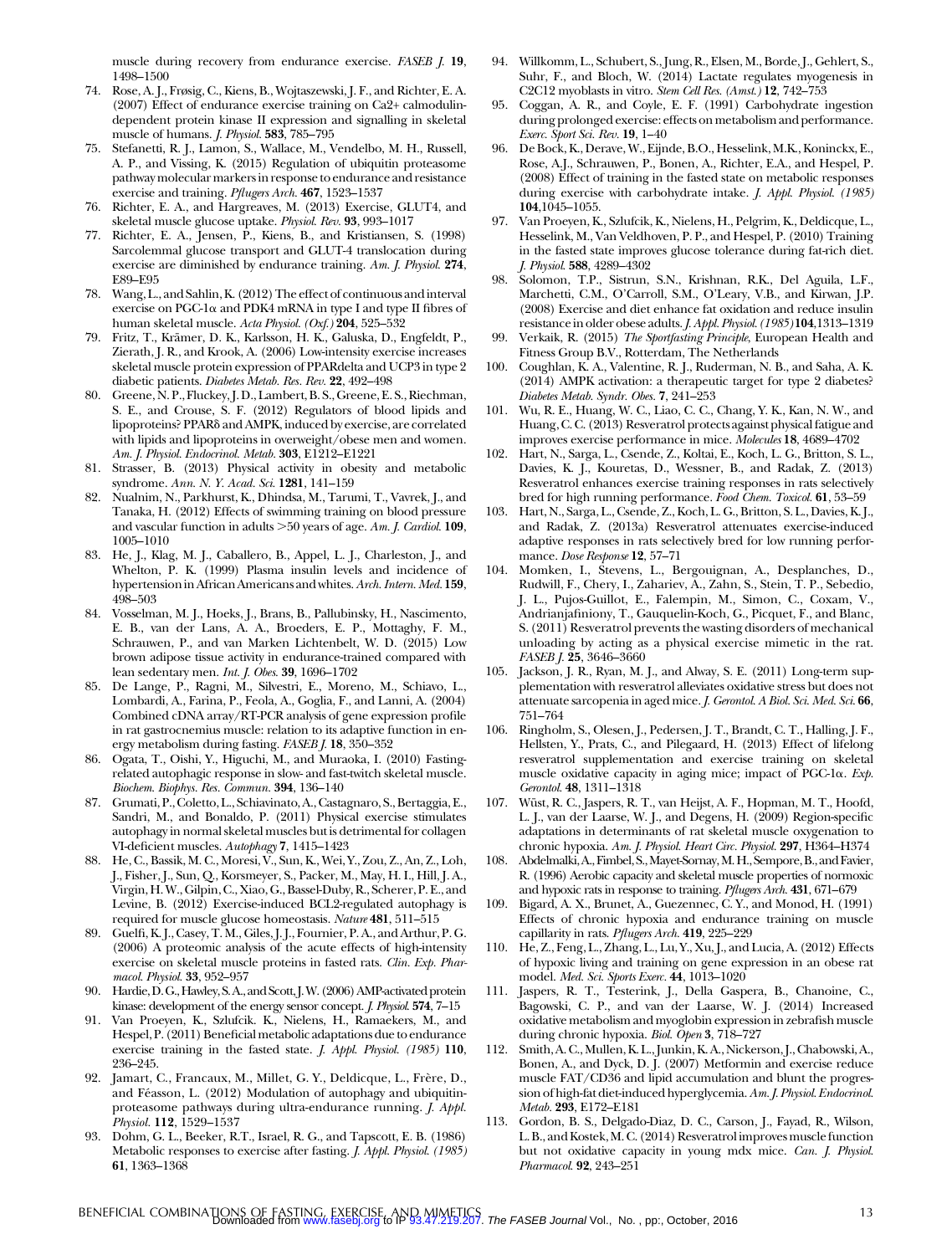- 114. Ballak, S. B., Jaspers, R. T., Deldicque, L., Chalil, S., Peters, E. L., de Haan, A., and Degens, H. (2015) Blunted hypertrophic response in old mouse muscle is associated with a lower satellite cell density and is not alleviated by resveratrol. Exp. Gerontol. 62, 23–<sup>31</sup>
- 115. Soraya, H., Khorrami, A., Garjani, A., Maleki-Dizaji, N., and Garjani, A. (2012) Acute treatment with metformin improves cardiac function following isoproterenol induced myocardial infarction in rats. Pharmacol. Rep. 64, 1476–<sup>1484</sup>
- 116. Ohyama, K., Nogusa, Y., Suzuki, K., Shinoda, K., Kajimura, S., and Bannai, M. (2015) A combination of exercise and capsinoid supplementation additively suppresses diet-induced obesity by increasing energy expenditure in mice. Am. J. Physiol. Endocrinol. Metab. 308, E315–E323
- 117. Ohyama, K., Nogusa, Y., Shinoda, K., Suzuki, K., Bannai, M., and Kajimura, S. (2016) A synergistic antiobesity effect by a combination of capsinoids and cold temperature through promoting beige adipocyte biogenesis. Diabetes 65, 1410–<sup>1423</sup>
- 118. Qiang, L., Wang, L., Kon, N., Zhao, W., Lee, S., Zhang, Y., Rosenbaum, M., Zhao, Y., Gu, W., Farmer, S. R., and Accili, D. (2012) Brown remodeling of white adipose tissue by SirT1 dependent deacetylation of Pparg. Cell 150, 620–<sup>632</sup>
- 119. Fernández-Galilea, M., Pérez-Matute, P., Prieto-Hontoria, P. L., Houssier, M., Burrell, M. A., Langin, D., Martínez, J. A., and Moreno-Aliaga, M. J. (2015) a-Lipoic acid treatment increases mitochondrial biogenesis and promotes beige adipose features in subcutaneous adipocytes from overweight/obese subjects. Biochim. Biophys. Acta 1851, 273–<sup>281</sup>
- 120. De Ligt, M., Timmers, S., and Schrauwen, P. (2015) Resveratrol and obesity: can resveratrol relieve metabolic disturbances? Biochim. Biophys. Acta 1852, 1137–<sup>1144</sup>
- 121. Scribbans, T. D., Ma, J. K., Edgett, B. A., Vorobej, K. A., Mitchell, A. S., Zelt, J. G., Simpson, C. A., Quadrilatero, J., and Gurd, B. J. (2014) Resveratrol supplementation does not augment performance adaptations or fibre-type-specific responses to high-intensity interval training in humans. Appl. Physiol. Nutr. Metab. 39, 1305–<sup>1313</sup>
- 122. Malaguti, M., Angeloni, C., and Hrelia, S. (2013) Polyphenols in exercise performance and prevention of exercise-induced muscle damage. Oxid. Med. Cell. Longev. 2013, 825928
- 123. Hoppeler, H., Kleinert, E., Schlegel, C., Claassen, H., Howald, H., Kayar, S. R., and Cerretelli, P. (1990) Morphological adaptations of human skeletal muscle to chronic hypoxia. Int. J. Sports Med. 11(Suppl 1), S3–S9
- 124. Green, H. J. (1992) Muscular adaptations at extreme altitude: metabolic implications during exercise. Int. J. Sports Med. 13(Suppl 1), S163–S165
- 125. Green, H. J., Sutton, J. R., Cymerman, A., Young, P.M., and Houston, C. S. (1989) Operation Everest II: adaptations in human skeletal muscle. J. Appl. Physiol. 66, 2454–<sup>2461</sup>
- 126. Urdampilleta, A., Gonzalez-Muniesa, P., Portillo, M. P., and ´ Martínez, J. A. (2012) Usefulness of combining intermittent hypoxia and physical exercise in the treatment of obesity. J. Physiol. Biochem. 68, 289–<sup>304</sup>
- 127. Dufour, S. P., Ponsot, E., Zoll, J., Doutreleau, S., Lonsdorfer-Wolf, E., Geny, B., Lampert, E., Flück, M., Hoppeler, H., Billat, V., Mettauer, B., Richard, R., and Lonsdorfer, J. (2006) Exercise training in normobaric hypoxia in endurance runners, I: improvement in aerobic performance capacity. J. Appl. Physiol. 100, 1238–<sup>1248</sup>
- 128. Vogt, M., Puntschart, A., Geiser, J., Zuleger, C., Billeter, R., and Hoppeler, H. (2001) Molecular adaptations in human skeletal muscle to endurance training under simulated hypoxic conditions. J. Appl. Physiol. (1985) 91, 173–<sup>182</sup>
- 129. Zoll, J., Ponsot, E., Dufour, S., Doutreleau, S., Ventura-Clapier, R., Vogt, M., Hoppeler, H., Richard, R., and Flück, M. (2006) Exercise training in normobaric hypoxia in endurance runners, III: muscular adjustments of selected gene transcripts. J. Appl. Physiol. 100, 1258–<sup>1266</sup>
- 130. Learsi, S. K., Bastos-Silva, V. J., Lima-Silva, A. E., Bertuzzi, R., and De Araujo, G. G. (2015) Metformin improves performance in highintensity exercise, but not anaerobic capacity in healthy male subjects. Clin. Exp. Pharmacol. Physiol. 42, 1025–<sup>1029</sup>
- 131. Malin, S. K., Gerber, R., Chipkin, S. R., and Braun, B. (2012) Independent and combined effects of exercise training and metformin on insulin sensitivity in individuals with prediabetes. Diabetes Care 35, 131–<sup>136</sup>
- 132. Malin, S. K., Nightingale, J., Choi, S. E., Chipkin, S. R., and Braun, B. (2013) Metformin modifies the exercise training effects on risk factors for cardiovascular disease in impaired glucose tolerant adults. Obesity (Silver Spring) 21, 93–<sup>100</sup>
- 133. Saito, M., and Yoneshiro, T. (2013) Capsinoids and related food ingredients activating brown fat thermogenesis and reducing body fat in humans. Curr. Opin. Lipidol. 24, 71–<sup>77</sup>
- 134. Hoffmann, L. S., Etzrodt, J.,Willkomm, L., Sanyal,A., Scheja, L., Fischer, A. W., Stasch, J. P., Bloch, W., Friebe, A., Heeren, J., and Pfeifer, A. (2015) Stimulation of soluble guanylyl cyclase protects against obesity by recruiting brown adipose tissue. Nat. Commun. 6, 7235
- 135. Sakellariou, P., Valente, A., Carrillo, A. E., Metsios, G. S., Nadolnik, L., Jamurtas, A. Z., Koutedakis, Y., Boguszewski, C., Andrade, C. M., Svensson, P. A., Kawashita, N. H., and Flouris, A. D. (2016) Chronic L-menthol-induced browning of white adipose tissue hypothesis: a putative therapeutic regime for combating obesity and improving metabolic health. Med. Hypotheses 93, 21–<sup>26</sup>
- 136. Zillikens, M. C., van Meurs, J. B., Rivadeneira, F., Amin, N., Hofman, A., Oostra, B. A., Sijbrands, E. J., Witteman, J. C., Pols, H. A., van Duijn, C. M., and Uitterlinden, A. G. (2009) SIRT1 genetic variation is related to BMI and risk of obesity. Diabetes 58, 2828–<sup>2834</sup>
- 137. Zillikens,M. C., van Meurs, J. B., Rivadeneira, F., Hofman, A., Oostra, B. A., Sijbrands, E. J., Witteman, J. C., Pols, H. A., van Duijn, C. M., and Uitterlinden, A. G. (2010) Interactions between dietary vitamin E intake and SIRT1 genetic variation influence bodymass index.Am. J. Clin. Nutr. 91, 1387–<sup>1393</sup>
- 138. Botden, I. P., Zillikens, M. C., de Rooij, S. R., Langendonk, J. G., Danser, A. H., Sijbrands, E. J., and Roseboom, T. J. (2012) Variants in the SIRT1 gene may affect diabetes risk in interaction with prenatal exposure to famine. Diabetes Care 35, 424–<sup>426</sup>
- 139. De Andrade, P. B., Neff, L. A., Strosova, M. K., Arsenijevic, D., Patthey-Vuadens, O., Scapozza, L., Montani, J. P., Ruegg, U. T., Dulloo, A. G., and Dorchies, O. M. (2015) Caloric restriction induces energy-sparing alterations in skeletal muscle contraction, fiber composition and local thyroid hormone metabolism that persist during catch-up fat upon refeeding. Front. Physiol. 6, 254
- 140. Nonaka, K., Une, S., and Akiyama, J. (2015) Heat stress attenuates skeletal muscle atrophy of extensor digitorum longus in streptozotocininduced diabetic rats. Acta Physiol. Hung. 102, 293–<sup>300</sup>
- 141. Verga Falzacappa, C., Mangialardo, C., Madaro, L., Ranieri, D., Lupoi, L., Stigliano, A., Torrisi, M. R., Bouche, M., Toscano, V., and ` Misiti, S. (2011) Thyroid hormone T3 counteracts STZ induced diabetes in mouse. PLoS One 6, e19839
- 142. Neto, R. A., de Souza Dos Santos, M. C., Rangel, I. F., Ribeiro, M. B., Cavalcanti-de-Albuquerque, J. P., Ferreira, A. C., Cameron, L. C., Carvalho, D. P., and Werneck de Castro, J. P. (2013) Decreased serum T3 after an exercise session is independent of glucocorticoid peak. Horm. Metab. Res. 45, 893–<sup>899</sup>
- 143. Ignacio, D. L., da S Silvestre, D. H., Cavalcanti-de-Albuquerque, J. P., Louzada, R. A., Carvalho, D. P., and Werneck-de-Castro, J. P. (2015) Thyroid hormone and estrogen regulate exercise-induced growth hormone release. PLoS One 10, e0122556
- 144. De Lange, P., Lanni, A., Beneduce, L., Moreno, M., Lombardi, A., Silvestri, E., and Goglia, F. (2001) Uncoupling protein-3 is a molecular determinant for the regulation of resting metabolic rate by thyroid hormone. Endocrinology 142, 3414–<sup>3420</sup>
- 145. Cadenas, S., Buckingham, J. A., Samec, S., Seydoux, J., Din, N., Dulloo, A. G., and Brand, M. D. (1999) UCP2 and UCP3 rise in starved rat skeletal muscle but mitochondrial proton conductance is unchanged. FEBS Lett. 462, 257–<sup>260</sup>
- 146. Irrcher, I., Walkinshaw, D. R., Sheehan, T. E., and Hood, D. A. (2008) Thyroid hormone (T3) rapidly activates p38 and AMPK in skeletal muscle in vivo. J. Appl. Physiol. 104, 178–<sup>185</sup>
- 147. De Lange, P., Senese, R., Cioffi, F., Moreno, M., Lombardi, A., Silvestri, E., Goglia, F., and Lanni, A. (2008) Rapid activation by 3,5,3'-L-triiodothyronine of adenosine 5'-monophosphate-activated protein kinase/acetyl-coenzyme a carboxylase and akt/protein kinase B signaling pathways: relation to changes in fuel metabolism and myosin heavy-chain protein content in rat gastrocnemius muscle in vivo. Endocrinology 149, 6462–<sup>6470</sup>
- 148. Brunetto, E. L., Teixeira, Sda. S., Giannocco, G., Machado, U. F., and Nunes, M. T. (2012) T3 rapidly increases SLC2A4 gene expression and GLUT4 trafficking to the plasma membrane in skeletal muscle of rat and improves glucose homeostasis. Thyroid 22, 70–<sup>79</sup>
- 149. Górecka, M., Synak, M., Brzezińska, Z., Dąbrowski, J., and Żernicka, E. (2016) Effect of triiodothyronine (T3) excess on fatty acid metabolism in the soleus muscle from endurance-trained rats. Biochem. Cell Biol. 94, 101–<sup>108</sup>
- 150. Giannocco, G., DosSantos, R. A., and Nunes, M. T. (2004) Thyroid hormone stimulates myoglobin gene expression in rat cardiac muscle. Mol. Cell. Endocrinol. 226, 19–<sup>26</sup>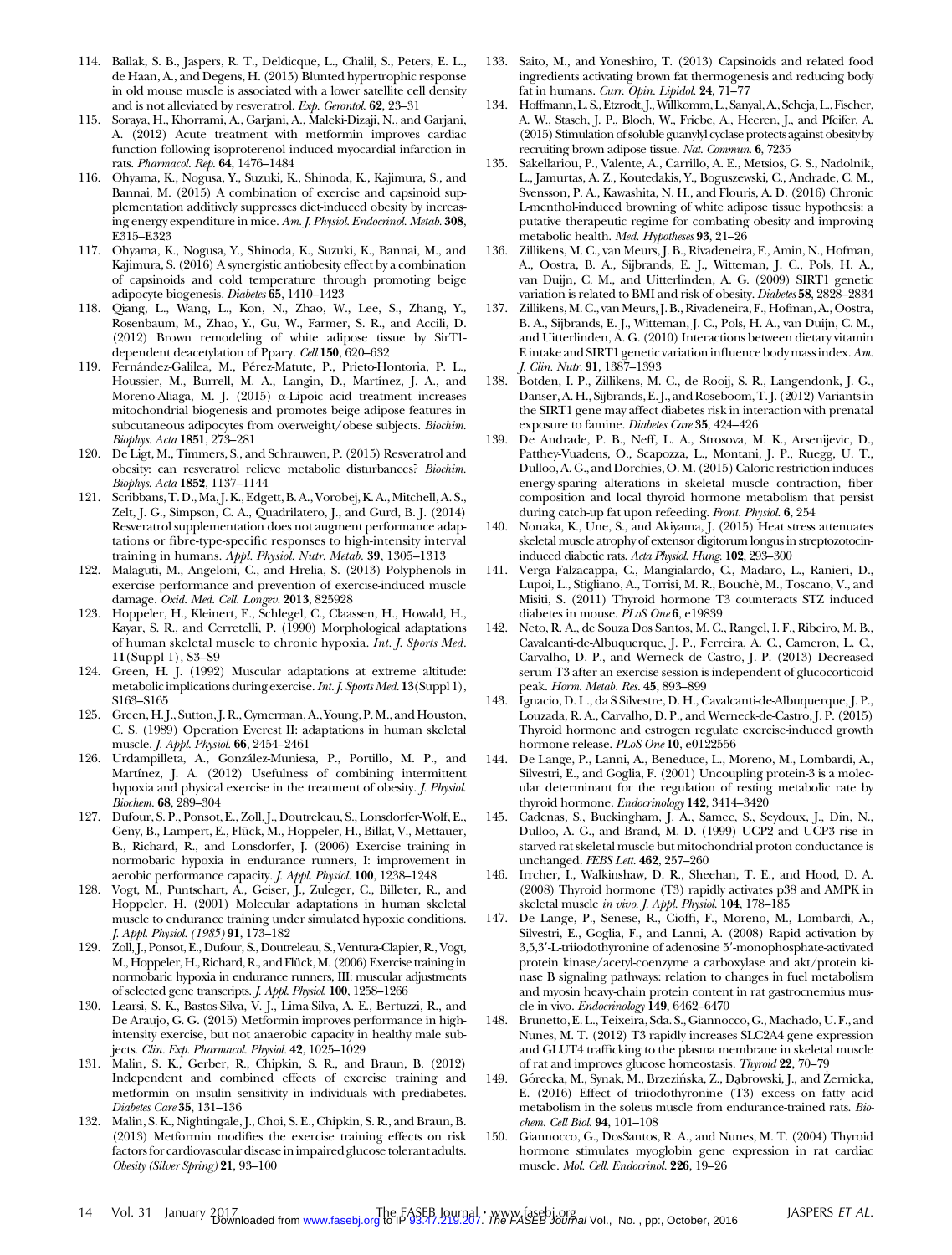- 151. Miyabara, E. H., Aoki, M. S., Soares, A. G., Saltao, R. M., Vilicev,C. M., Passarelli, M., Scanlan, T. S., Gouveia, C. H., and Moriscot, A. S. (2005) Thyroid hormone receptor-beta-selective agonist GC-24 spares skeletal muscle type I to II fiber shift. Cell Tissue Res. 321, 233–241
- 152. Gloss, B., Trost, S., Bluhm, W., Swanson, E., Clark, R., Winkfein, R., Janzen, K., Giles, W., Chassande, O., Samarut, J., and Dillmann, W. (2001) Cardiac ion channel expression and contractile function in mice with deletion of thyroid hormone receptor alpha or beta. Endocrinology 142, 544–<sup>550</sup>
- 153. Simonides, W. S., Mulcahey, M. A., Redout, E. M., Muller, A., Zuidwijk, M. J., Visser, T. J., Wassen, F. W., Crescenzi, A., da-Silva, W. S., Harney, J., Engel, F. B., Obregon, M. J., Larsen, P. R., Bianco, A. C., and Huang, S. A. (2008) Hypoxia-inducible factor induces local thyroid hormone inactivation during hypoxic-ischemic disease in rats. J. Clin. Invest. 118, 975–<sup>983</sup>
- 154. Lanni, A., Moreno, M., Lombardi, A., de Lange, P., Silvestri, E., Ragni, M., Farina, P., Baccari, G. C., Fallahi, P., Antonelli, A., and Goglia, F. (2005) 3,5-diiodo-L-thyronine powerfully reduces adiposity in rats by increasing the burning of fats. FASEB J. 19, 1552–1554
- 155. Davis, P. J., Goglia, F., and Leonard, J. L. (2016) Nongenomic actions of thyroid hormone. Nat. Rev. Endocrinol. 12, 111–<sup>121</sup>
- 156. Lombardi, A., Senese, R., De Matteis, R., Busiello, R. A., Cioffi, F., Goglia, F., and Lanni, A. (2015) 3,5-Diiodo-L-thyronine activates brown adipose tissue thermogenesis in hypothyroid rats. PLoS One 10, e0116498
- 157. Vatner, D. F., Snikeris, J., Popov, V., Perry, R. J., Rahimi, Y., and Samuel, V. T. (2015) 3,5 Diiodo-L-thyronine (T2) does not prevent hepatic steatosis or insulin resistance in fat-fed Sprague Dawley rats. PLoS One 10, e0140837
- 158. Rocha-Rodrigues, S., Gouveia, A. M., Gonçalves, I. O., Passos, E., Ascensão, A. A., and Magalhães, J. (2016) Exercise-induced FNDC5/ Irisin activation drives brown-like adipocyte phenotype in visceral adipose tissue from obese rats. Med. Sci. Sports Exerc. 48(5, Suppl 1) 543
- 159. Visser, T. J. (2016) Cellular Uptake of Thyroid Hormones. In Endotext: Comprehensive Free Online Endocrinology Book. (De Groot L.J., Chrousos, G., Dungan, K., Grossman, A., Hershman, J.M., Koch, C., Korbonits, M., McLachlan, R., New, M., Purnell, J., Rebar, R., Singer, F., Vinik, A., eds.) National Institutes of Health, Bethesda, MD, June 15, 2016. Retrieved from [http://www.ncbi.nlm.nih.gov/books/](http://www.ncbi.nlm.nih.gov/books/NBK285565/) [NBK285565/](http://www.ncbi.nlm.nih.gov/books/NBK285565/)
- 160. Kanaley, J. A., Weatherup-Dentes, M. M., Jaynes, E. B., and Hartman, M. L. (1999) Obesity attenuates the growth hormone response to exercise. J. Clin. Endocrinol. Metab. 84, 3156–<sup>3161</sup>
- 161. Cokkinos, D. V., and Chryssanthopoulos, S. (2016) Thyroid hormones and cardiac remodeling. Heart Fail. Rev. 21, 365-372
- 162. Antonelli, A., Fallahi, P., Ferrari, S. M., Di Domenicantonio, A., Moreno, M., Lanni, A., and Goglia, F. (2011) 3,5-diiodo-L-thyronine

increases resting metabolic rate and reduces body weight without undesirable side effects. J. Biol. Regul. Homeost. Agents 25, 655–<sup>660</sup>

- 163. Kobayashi, C., Sasaki, H., Kosuge, K., Miyakita, Y., Hayakawa, M., Suzuki, A., Abe, E., Suzuki, K., and Aizawa, Y. (2005) Severe starvation hypoglycemia and congestive heart failure induced by thyroid crisis, with accidentally induced severe liver dysfunction and disseminated intravascular coagulation. Intern. Med. 44, 234–<sup>239</sup>
- 164. Ballak, S. B., Degens, H., de Haan, A., and Jaspers, R. T. (2014) Aging related changes in determinants of muscle force generating capacity: a comparison of muscle aging in men and male rodents. Ageing Res. Rev. 14, 43–<sup>55</sup>
- 165. Akasaki, Y., Ouchi, N., Izumiya, Y., Bernardo, B. L., Lebrasseur, N. K., and Walsh, K. (2014) Glycolytic fast-twitch muscle fiber restoration counters adverse age-related changes in body composition and metabolism. Aging Cell 13, 80-91
- 166. Vechetti-Junior, I. J., Bertaglia, R. S., Fernandez, G. J., de Paula, T. G., de Souza, R.W.,Moraes,L. N.,Mareco,E. A., de Freitas,C. E., Aguiar, A. F., Carvalho, R. F., and Dal-Pai-Silva, M. (2016) Aerobic exercise recovers disuse-induced atrophy through the stimulus of the LRP130/PGC-1 $\alpha$  complex in aged rats. J. Gerontol. A Biol. Sci. Med. Sci. 71, 601–<sup>609</sup>
- 167. Frank, P., Andersson, E., Pontén, M., Ekblom, B., Ekblom, M., and Sahlin, K. (2016) Strength training improves muscle aerobic capacity and glucose tolerance in elderly. Scand. J. Med. Sci. Sports 26, 764–<sup>773</sup>
- 168. LeBrasseur, N. K., Walsh, K., and Arany, Z. (2011) Metabolic benefits of resistance training and fast glycolytic skeletal muscle.Am. J. Physiol. Endocrinol. Metab. 300, E3–E10
- 169. Gehlert, S., Suhr, F., Gutsche, K., Willkomm, L., Kern, J., Jacko, D., Knicker, A., Schiffer, T., Wackerhage, H., and Bloch, W. (2015) High force development augments skeletal muscle signalling in resistance exercise modes equalized for time under tension. *Pflugers Arch*. **467**, 1343–1356
- 170. Wang, L., Mascher, H., Psilander, N., Blomstrand, E., and Sahlin, K. (2011). Resistance exercise enhances the molecular signaling of mitochondrial biogenesis induced by endurance exercise in human skeletal muscle. J Appl. Physiol. (1985), 111, 1335–<sup>1344</sup>
- 171. Ulbricht, A., Gehlert, S., Leciejewski, B., Schiffer, T., Bloch, W., and Höhfeld, J. (2015) Induction and adaptation of chaperone-assisted selective autophagy CASA in response to resistance exercise in human skeletal muscle. Autophagy 11, 538–<sup>546</sup>
- 172. Kadoglou, N. P. E., Fotiadis, G., Athanasiadou, Z., Vitta, I., Lampropoulos, S., and Vrabas, I. S. (2012) The effects of resistance training on ApoB/ApoA-I ratio, Lp(a) and inflammatory markers in patients with type 2 diabetes. Endocrine 42, 561–569

Received for publication June 17, 2016. Accepted for publication September 22, 2016.